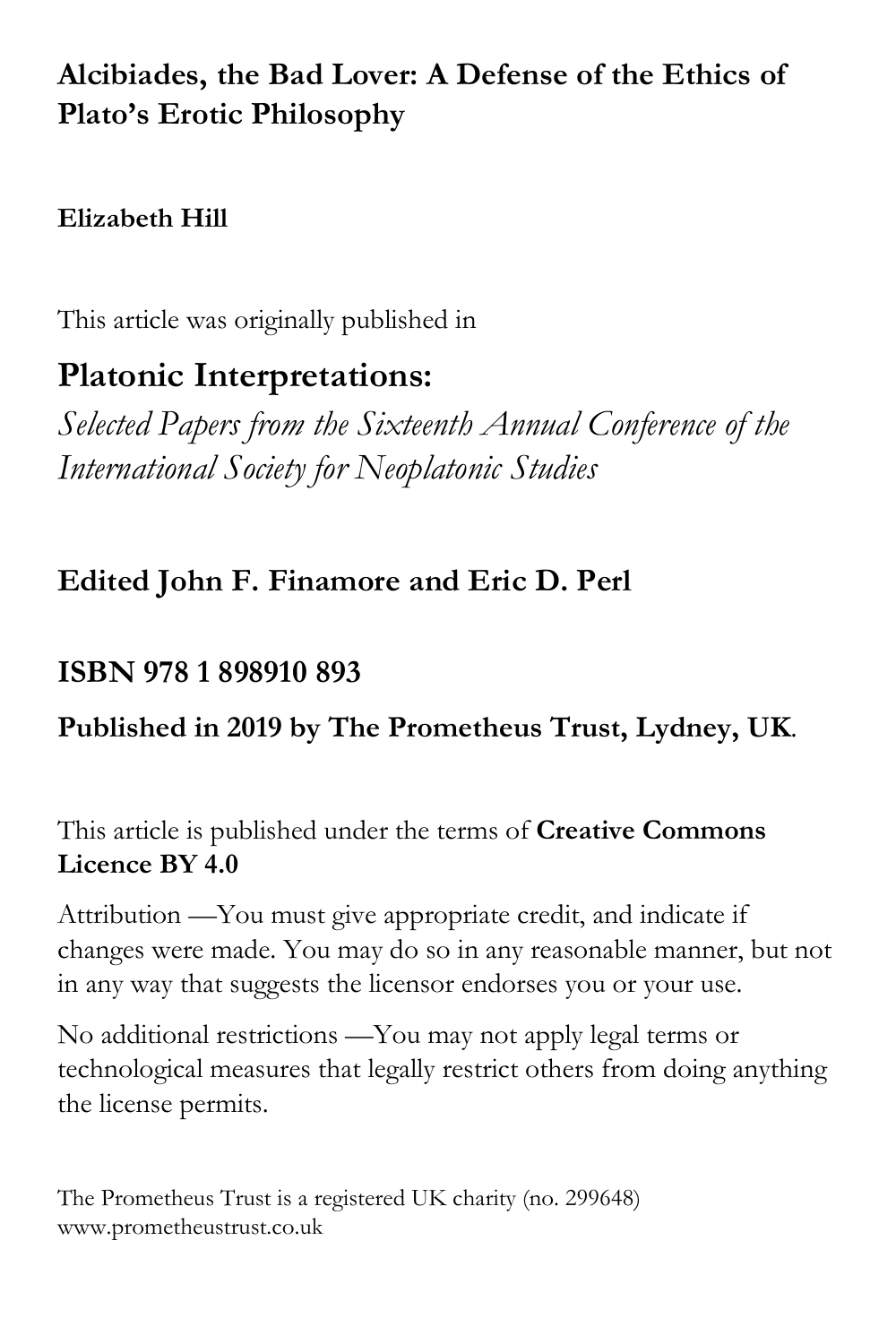## Alcibiades, the Bad Lover: A Defense of the Ethics of Plato's Erotic Philosophy

Elizabeth Hill

### Introduction

 In the *Symposium*, Socrates states: (177e) "the only thing I say I understand is the art of love?" (tr. Nehamas and Woodruff). $<sup>1</sup>$  $<sup>1</sup>$  $<sup>1</sup>$  The</sup> experienced reader of Plato, however, knows that this claim extends beyond the knowledge of interpersonal relationships to encompass quite a lot of knowledge regarding the nature of the human soul and the reality which it inhabits. Plato envisions human beings as creatures who exist in relation to both particulars and universals, and *erôs* plays a fundamental role in mediating such an existence*.* We are not only beholden to the changing needs of the body and our relationships to other embodied particulars, but we are also ensouled individuals with minds that seek to know and understand the Forms and the Good. This twofold nature of the human being entails that she is initiated into her contemplation of what is changeless and eternal through her fluctuating and temporally embodied experience. Accordingly, human *erôs* in its mundane manifestation as sexual and romantic desire for other persons can ultimately reveal the erotic compulsion of the human *psychê* toward knowledge of the Forms and the Good*.* Desire fundamentally communicates to us our position in the cosmos and our longing for what is good, and the first way in which it does this is through our desire for other persons. Hence, Plato grounds the metaphysical claims of the *Symposium* and the *Phaedrus* in just this human experience of desire for another person. Consequently, Plato can, and I would argue should, be read as acknowledging and valuing the embodied human and her concerns as irreducible elements of what it means to be human. However, since Plato's erotics clearly focus on the role of interpersonal desire as an initiator to metaphysical desire,

<span id="page-1-0"></span><sup>&</sup>lt;sup>1</sup> "ὅς οὐδεν φημι ἄλλο ἐπίστασθαι ἢ τὰ ἐρωτικα." All Greek text is taken from Loeb Classical Library. The *Phaedrus* also includes the theme that Socrates is versed in matters of love. When Phaedrus is asked by Socrates to repeat Lysias' speech, he responds thus at 227c: "In fact, Socrates, you're just the right person to hear the speech that occupied us, since, in a roundabout way, it was about love." (Tr. Nehamas and Woodruff)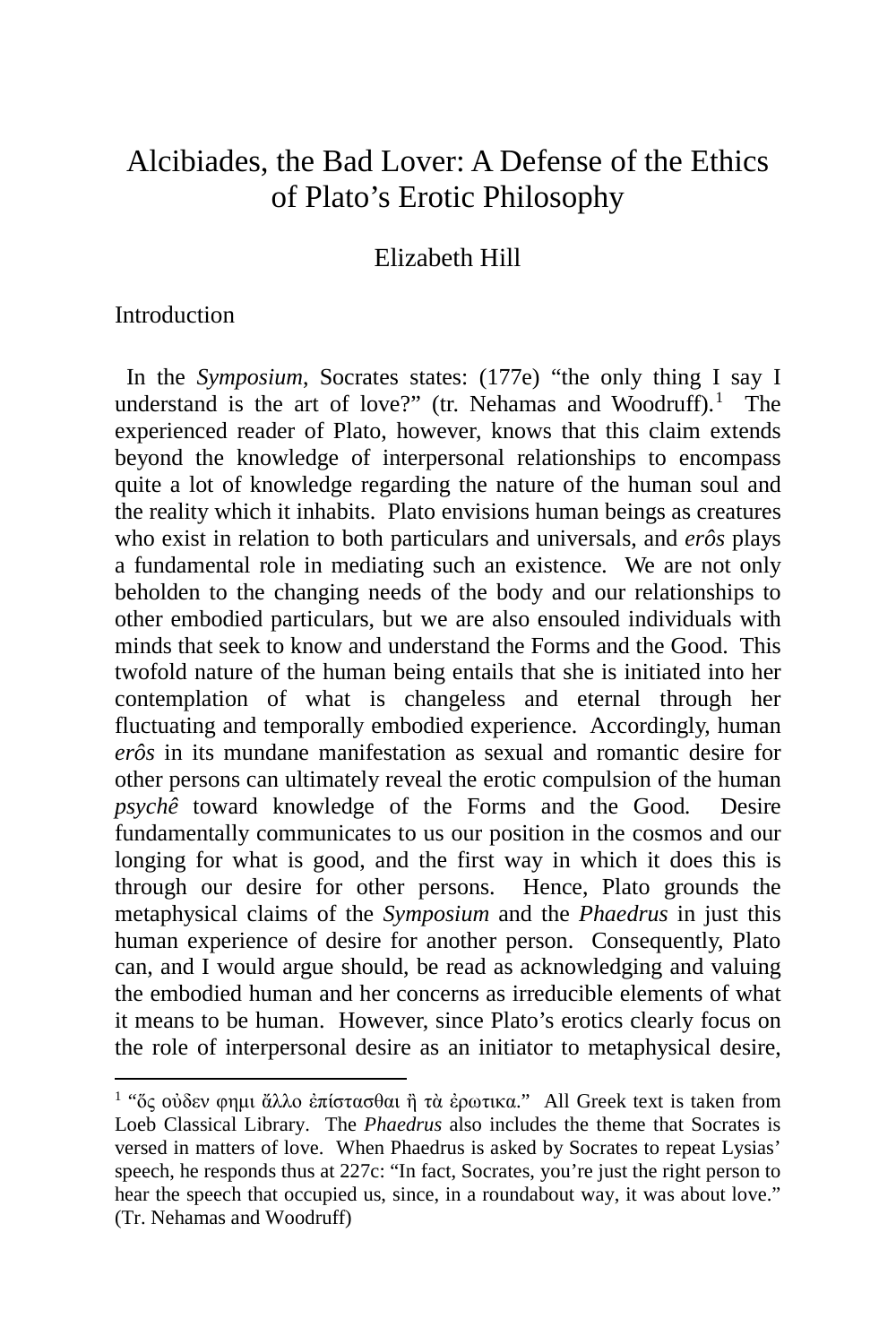the erotic dialogues raise important questions regarding the ethical nature of our embodied relationships with others and whether or not they have any intrinsic value on their own. Problematically, if our erotic relationships only serve to teach us about the terminus of our desire in knowledge of Forms and the Good, then those relationships appear to be predicated upon valuing others as means to an end only.

 Does Plato's erotic philosophy ultimately reduce the beloved to nothing but a rung in the lover's journey up Diotima's ladder? Gregory Vlastos argues that it does. In his essay, "The Individual as an Object of Love in Plato," Vlastos argues that Plato's erotic philosophy does not allow for loving others intrinsically and in their particularity.<sup>[2](#page-2-0)</sup> Rather, Vlastos claims that Platonic *erôs* treats beloveds as "place-holders"<sup>[3](#page-2-1)</sup> for abstract qualities that direct us toward our terminal desire for the Good. If Vlastos is right, Plato's erotic philosophy finds itself on ethically problematic ground, as it not only denies that our relationships with others are meaningful for their own sake, but it also fails to reach the low ethical bar of treating others as ends in themselves. Plato's erotic philosophy may make metaphysical gains by showing a kind of continuity between the desires of our embodied

<span id="page-2-0"></span><sup>2</sup> Vlastos treats *philia* and *erôs* as if they were both equivalent to the English word "love," and, by extension, to one another. While he does indicate that the two terms differ in intensity, and that *erôs* is "more heavily weighted on the side of desire than of affection," and "is more closely tied to the sexual drive," (Vlastos 1973, 4) it is worth noting that *philia* and *erôs* are actually relatively distinct in meaning. This is potentially problematic for Vlastos' argumentation, for he often uses passages that discuss *philia* to make points that he later builds upon and strengthens with passages that only discuss *erôs.* However, it must be acknowledged that treating *erôs* and *philia* both as if they were equivalent to love is commonplace in translation. Nehamas and Woodruff do it, as does Jeffrey Henderson in the Loeb Classical Library translation. The inadequacy of these translations is not due to faults on the part of the translators, but rather to the inadequacy of English to render the full meaning of *erôs* without appearing clumsy. Furthermore, the argument can, and I believe should, be made that both *philia* and *erôs* are essential dimensions of interpersonal love, and therefore many of the potential problems identified by Vlastos are still substantial. Hence, even if certain problems arise for Vlastos' arguments due to his lax treatment of these terms, he still compellingly points to ways in which Plato may have rendered aspects of interpersonal relationships to be nothing more than utilitarian, and thus, his essay remains relevant and points to potential problems in the ethical content of Plato's erotic philosophy. I will therefore address these points without further addressing issues of translation.

<span id="page-2-1"></span><sup>3</sup> Vlastos (1973) 26.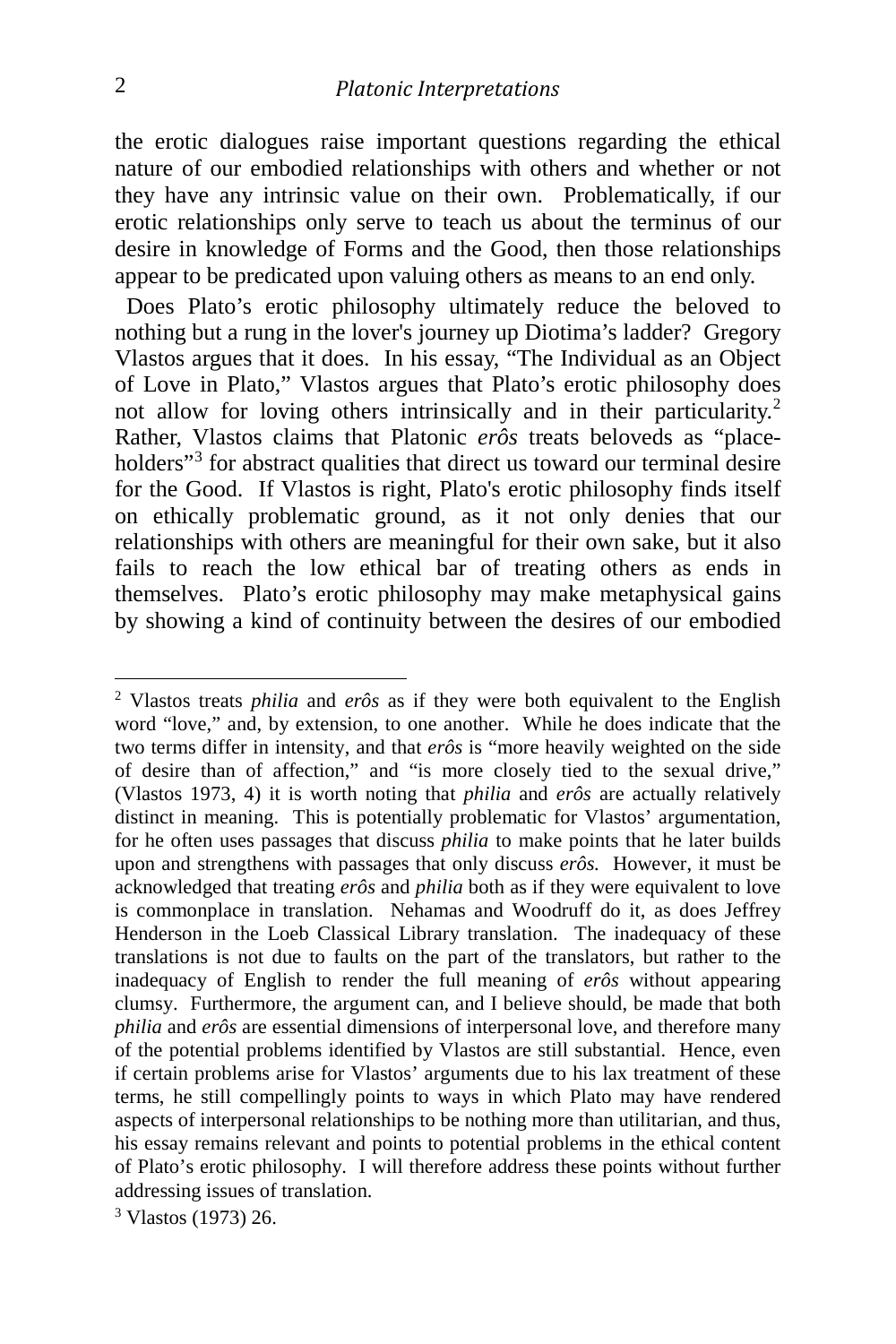life and those of our *psychê*, but, for Vlastos, these gains come at the cost of an ethical loss.

 However, Vlastos' claims are not without critics. Several scholars, including A. W. Price<sup>[4](#page-3-0)</sup> and – more recently – Frisbee Sheffield,<sup>[5](#page-3-1)</sup> have argued against Vlastos regarding Platonic *erôs*. In this paper, I offer my own contribution to that legacy. I contend that Vlastos' essay relies on certain misunderstandings of the way in which Plato conceives of value and the relationships between particulars and universals. Because Vlastos' essay surveys several erotic dialogues, which would take far too long to unpack here, I distill Vlastos' arguments into two important claims: (1) Platonic *erôs* is solely about attaining to the knowledge of universals, and therefore treats others as means to that end *only* rather than as intrinsically valuable ends in themselves, and (2) since our erotic relationships are for the end of our knowledge of universals, we do not love others *as individuals* in their particularity, but only as abstract amalgamations of good qualities.<sup>[6](#page-3-2)</sup> In response, I first argue that Vlastos' analysis hangs on two misconceptions relating to Plato's treatment of intrinsic and extrinsic value (section two) and to particularity and universality (section three). Next, I argue that these misconceptions are particularly problematized in the character of Alcibiades and his relationship with Socrates (section four). My central claim is that Socrates' pursuit and later rejection of Alcibiades reveals that the character of erotic relationships is based on mutuality rather than exchange, and that Alcibiades displays the same misunderstandings about Platonic *erôs* as does Vlastos. Therefore, Plato's depiction of Alcibiades as being rejected by Socrates demonstrates that Vlastos' view of Platonic *erôs* is likely to be at odds with Plato's own position.

#### Intrinsic and Extrinsic value

 Vlastos claims that Plato's view of interpersonal *erôs* corresponds to what he calls "utility-love," which is described as "affective bonds with men or women whose good we want because they serve our need, or interest, or pleasure, and for no other reason."[7](#page-3-3) Hence, Platonic *erôs* and *philia*, for Vlastos, only values others extrinsically. Vlastos sets up

<span id="page-3-0"></span><sup>4</sup> Price (1981) 25-34.

<span id="page-3-1"></span><sup>5</sup> Sheffield (2012) 117-141.

<span id="page-3-2"></span><sup>6</sup> Vlastos (1973) 31.

<span id="page-3-3"></span><sup>7</sup> Vlastos (1973) 5.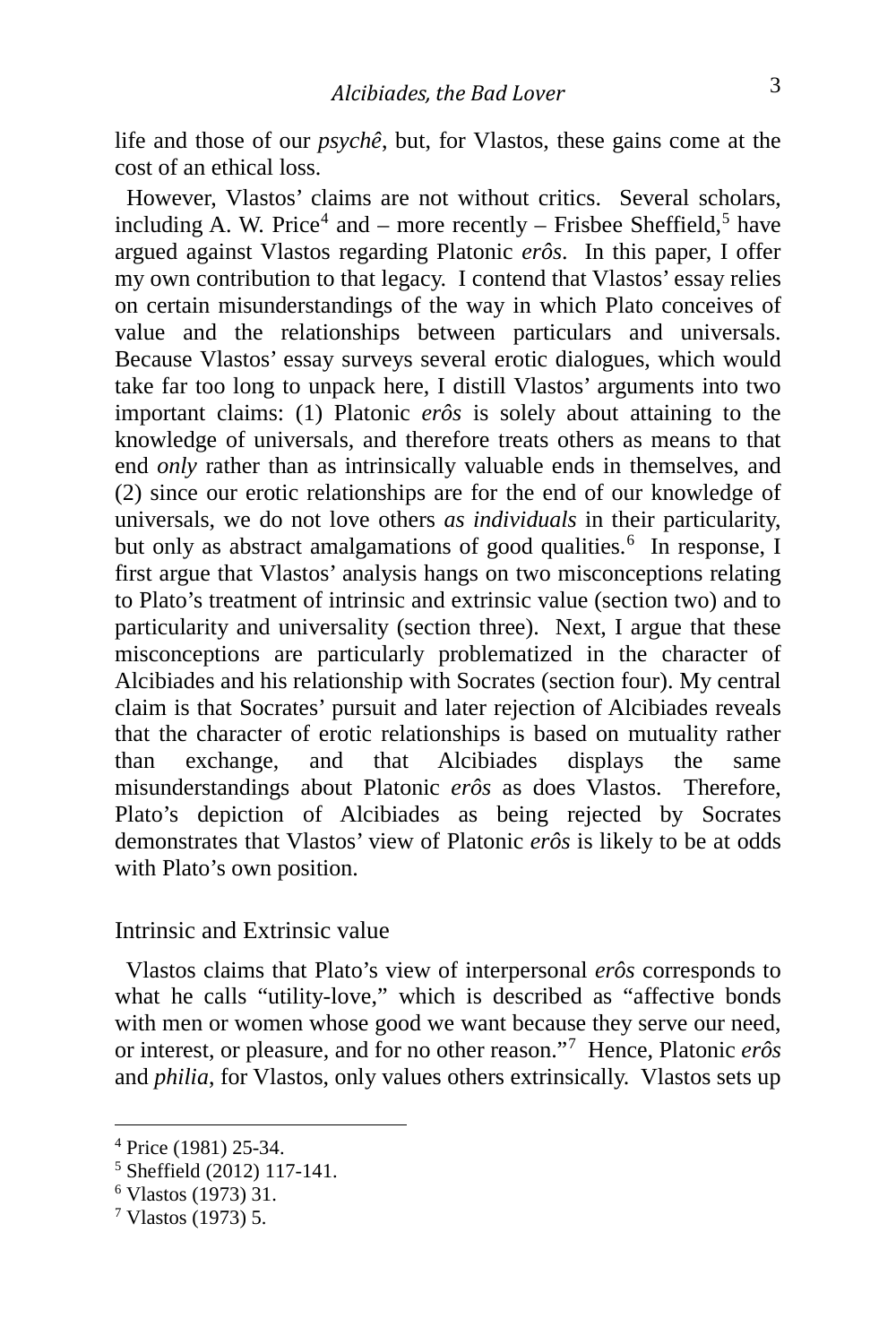this claim via a discussion of the *Lysis*, drawing primarily from the passage in which Lysis and Socrates have the following conversation:

"Well, then, are we going to be anyone's friend, or is anyone going to love us as a friend in those areas in which we are good for nothing?"

"Not at all," [Lysis] said.

"So it turns out that your father does not love you, nor does anyone love anyone else, so far as that person is useless."

"It doesn't look like it."

"But if you become wise, my boy, then everybody will be your friend, everybody will feel close to you, because you will be useful and good. If you don't become wise, though, nobody will be your friend, not even your father or mother or your close relatives." (210c-d, Tr. Lombardo)

 From here, Vlastos builds the case for his claim that Plato clearly conflates lovability and usefulness. For further evidence, he offers Socrates' comment at 215b which indicates that love has to do with lack or need: "a self-sufficient person has no need of anything, just because of his self-sufficiency." (tr. Lombardo) He also appeals to the discussion at 219c of the "first love/friend" (πρῶτον φίλον) and argues that, since Socrates believes there is a "terminal love,"[8](#page-4-0) all other love is utilitarian and serves the purpose of directing us to that end. Vlastos concludes that Plato is asserting "straightforward utility-love"<sup>[9](#page-4-1)</sup> in the *Lysis*, and he states: "The love Socrates has in view seems positively incapable of loving others for their own sake, else why must he feel no affection for anyone whose good-producing qualities *he* did not happen to need?"[10](#page-4-2) If correct, Vlastos' analysis of the *Lysis* shows Platonic *philia* to be rooted in the simple use-value one person may afford to another person or to people in general, and Vlastos extends this conclusion to erotic relationships as well. He identifies the cause of love to be personal lack, and assumes that the corresponding act of Platonic love is nothing more than that of using and being used by another to address this lack.

<span id="page-4-0"></span><sup>8</sup> Ibid., 10.

<span id="page-4-1"></span><sup>9</sup> Ibid., 8.

<span id="page-4-2"></span><sup>10</sup> Ibid., 8-9.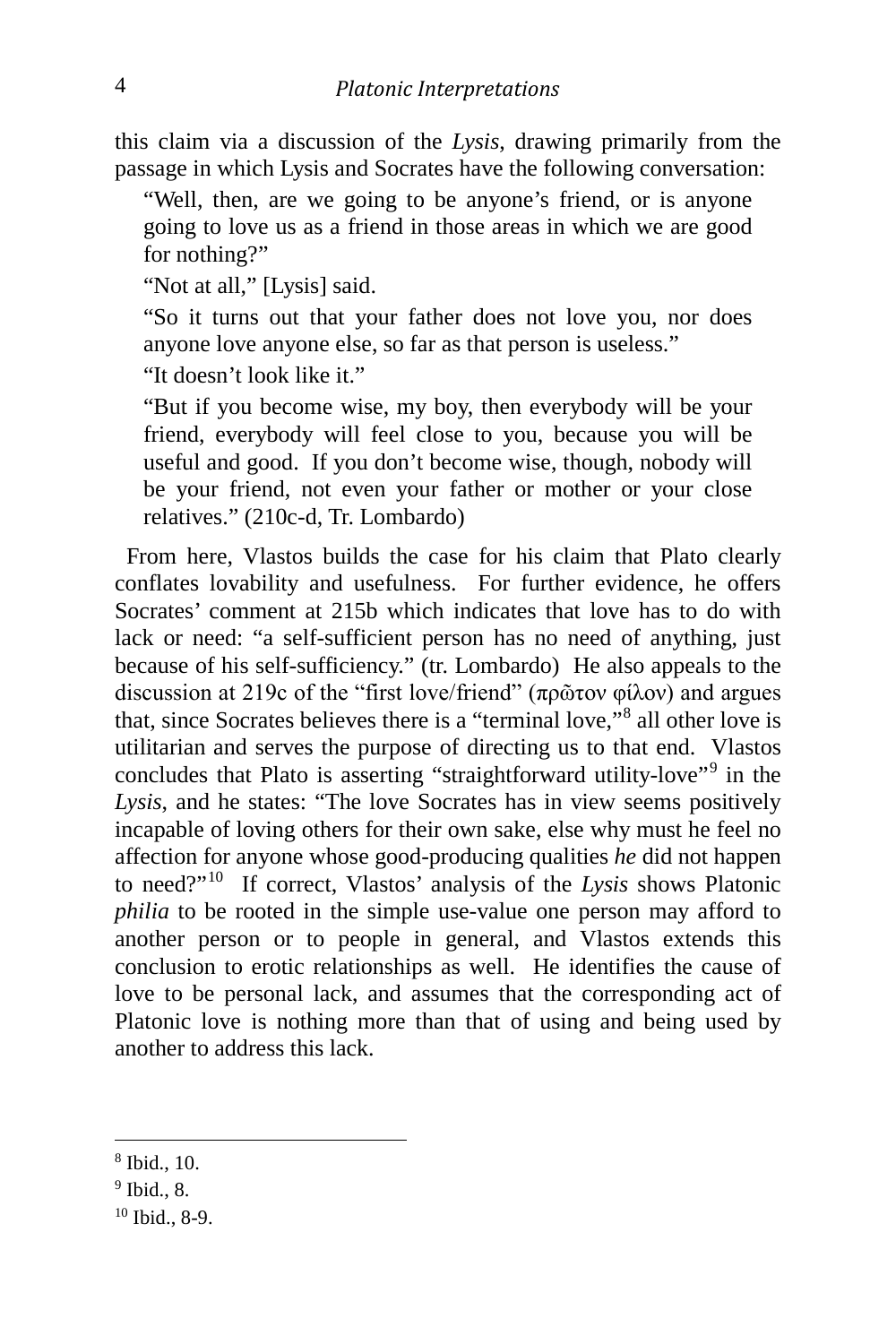Vlastos therefore identifies intrinsic and extrinsic valuation in erotic contexts as mutually exclusive for Plato. Yet, Vlastos explicitly denies this to be the case for Aristotle, stating:

But suppose we do wish for someone's good for his own sake. Must we then forfeit utility and pleasure? Not necessary, Aristotle would insist… In friendships with good and noble men one who is himself good and noble will find both profit and delight; so he will love his friends for his own sake as well as for theirs<sup>[11](#page-5-0)</sup>

Since Vlastos does not explicitly reject Aristotle's position here, it is fair to assume that he sees nothing that logically necessitates a mutual exclusivity between intrinsic and extrinsic value. His task is therefore to show that Plato *did* see such a mutual exclusivity. However, far from demonstrating that Plato views interpersonal relationships as extrinsically valuable goods only, Vlastos' arguments appear to be already informed by the assumption that this is the case. But, there are at least two ways in which one can read the passages that Vlastos quotes from the *Lysis*. First, she can read them as communicating the idea that we *only* love and desire people insofar as they are useful to us, or useful in general  $-$  i.e., Vlastos' reading  $-$  or, second, she can read them as if recognition of usefulness is a necessary, but not sufficient condition for loving and desiring someone. Under this second reading, one recognizes that the extrinsic value of a person, while important, is not necessarily divorceable from her intrinsic value. Thus, while Vlastos is correct in asserting that the *Lysis* states that someone is lovable if she is useful, it does not necessarily follow that good for the sake of the beloved is not *also* pursued by the lover. In short, it may simply be the case that all Plato is saying is that there are rational *reasons* why we come to have love for someone. A person in whom we see absolutely no good at all is not a rational object of erotic desire or friendship. What Socrates is pointing out to us in the *Lysis* is the reality of human dependency on others for self-knowledge and the care of our souls; but he is not thereby stipulating that those relationships are *purely* utilitarian. Rather, perhaps Socrates is pointing to the preconditions that make certain kinds of relationships possible. Such preconditions are hardly mutually exclusive of the proposition that we love others by seeking the good *for them*. Thus, in pointing out that there are rational reasons why we come to desire

<span id="page-5-0"></span><sup>11</sup> Ibid*.*, 5-6.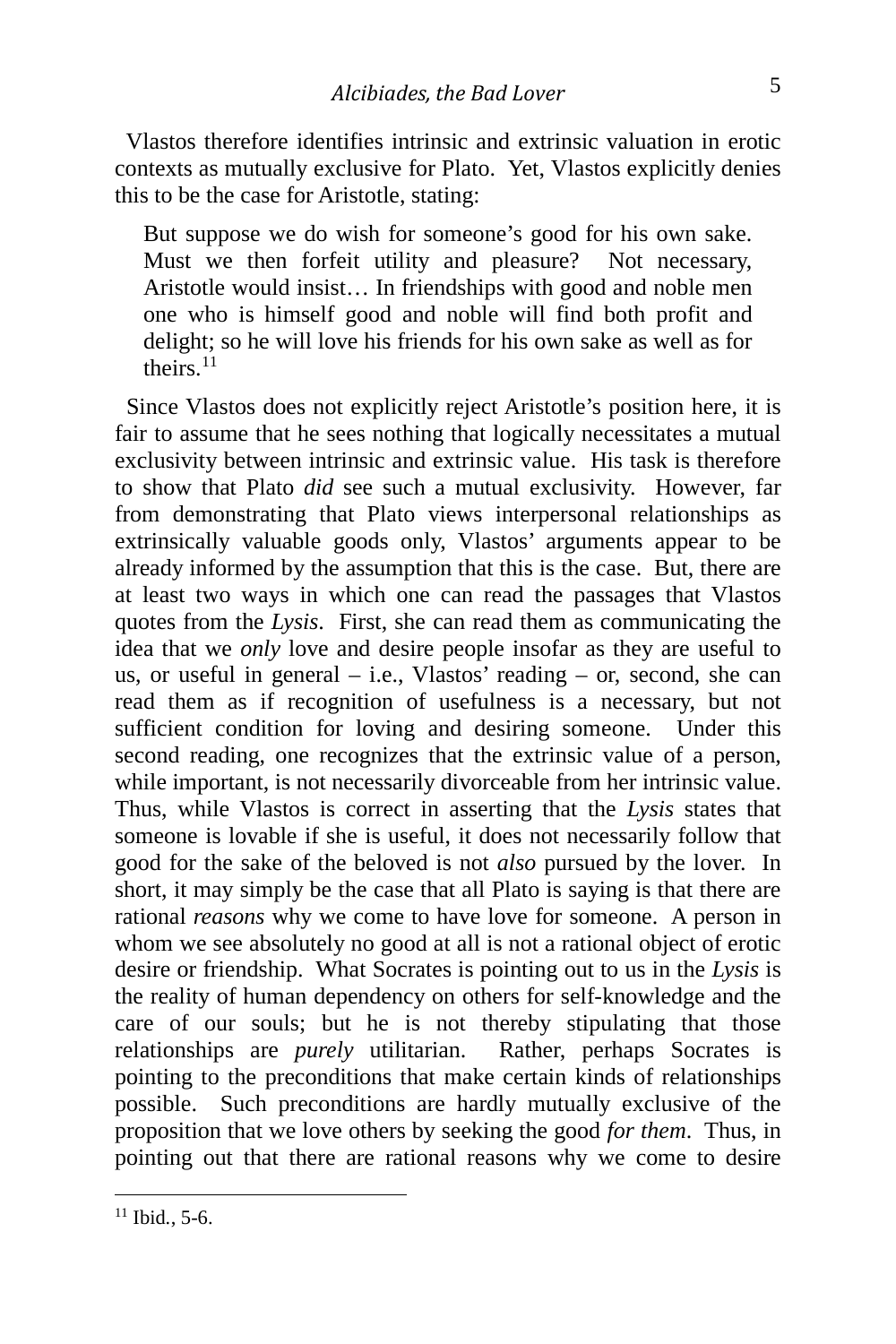others, Plato is not necessarily asserting that our love for others is entirely reducible to these reasons.

 In fact, there is much textual evidence that opposes Vlastos' position. In Book II of the *Republic*, for example, Socrates and Glaucon discuss three categories of value. The first category consists of those goods that are valued purely for their own sake. By way of example, Glaucon mentions (357b) "enjoyment and all the pleasures which are harmless and leave no after effects other than the enjoyment in having them." (Tr. Bloom, second edition) The second category includes goods that (357c) "we like for [their] own sake and also for the sake of what comes from [them]." (Tr. Bloom) These goods include "thinking" and seeing and being healthy." (Tr. Bloom) Vlastos appears to place interpersonal *erôs* within the third category which consists of goods that we value only for their utility. Glaucon states that these kinds of goods, which include (357c-d) "gymnastic exercise" and "medical treatment when sick," are "drudgery but beneficial to us." (tr. Bloom) This passage clearly indicates that, for Plato, intrinsic and extrinsic value are not mutually exclusive. In fact, the finest goods for human beings are stated to be those things that lie between these extremes of value<sup>[12](#page-6-0)</sup>

 The question, then, is whether or not this median category applies to interpersonal relationships for Plato, and there is evidence behind the claim that it does. What is said in the *Lysis*, for example, should be read alongside the *Phaedrus,* in which Plato explicitly addresses and rejects the idea of utilitarian friendship that is devoid of *erôs*. Phaedrus reads the speech of Lysias, in which it is claimed that a friendship based on simple exchange is free from all of the debilitating mania of love and allows both parties to get what they want.<sup>13</sup> If Vlastos is right in claiming that Platonic love is only about utilitarian value, then it is surprising that Socrates does not simply put a more philosophical spin on Lysias' proposed ideal relationship. In contrast, however, Socrates states that the madness of *erôs* is from god, <sup>[14](#page-6-2)</sup> and gives his own speech contra Lysias in which he praises *erôs*. It is true that in Socrates' speech, there is a reason why the lover falls for the

<span id="page-6-0"></span><sup>12</sup> *Republic* 358a.

<span id="page-6-1"></span><sup>13</sup> *Phaedrus* 230e-234c. There are several place in which Lysias puts things in terms of a clear exchange. See, for example, 233b-c: "I will… give you my time with no thought of immediate pleasure; I will plan instead for the benefit that are to come." (Tr. Nehamas and Woodruff)

<span id="page-6-2"></span><sup>14</sup> Ibid., 249e.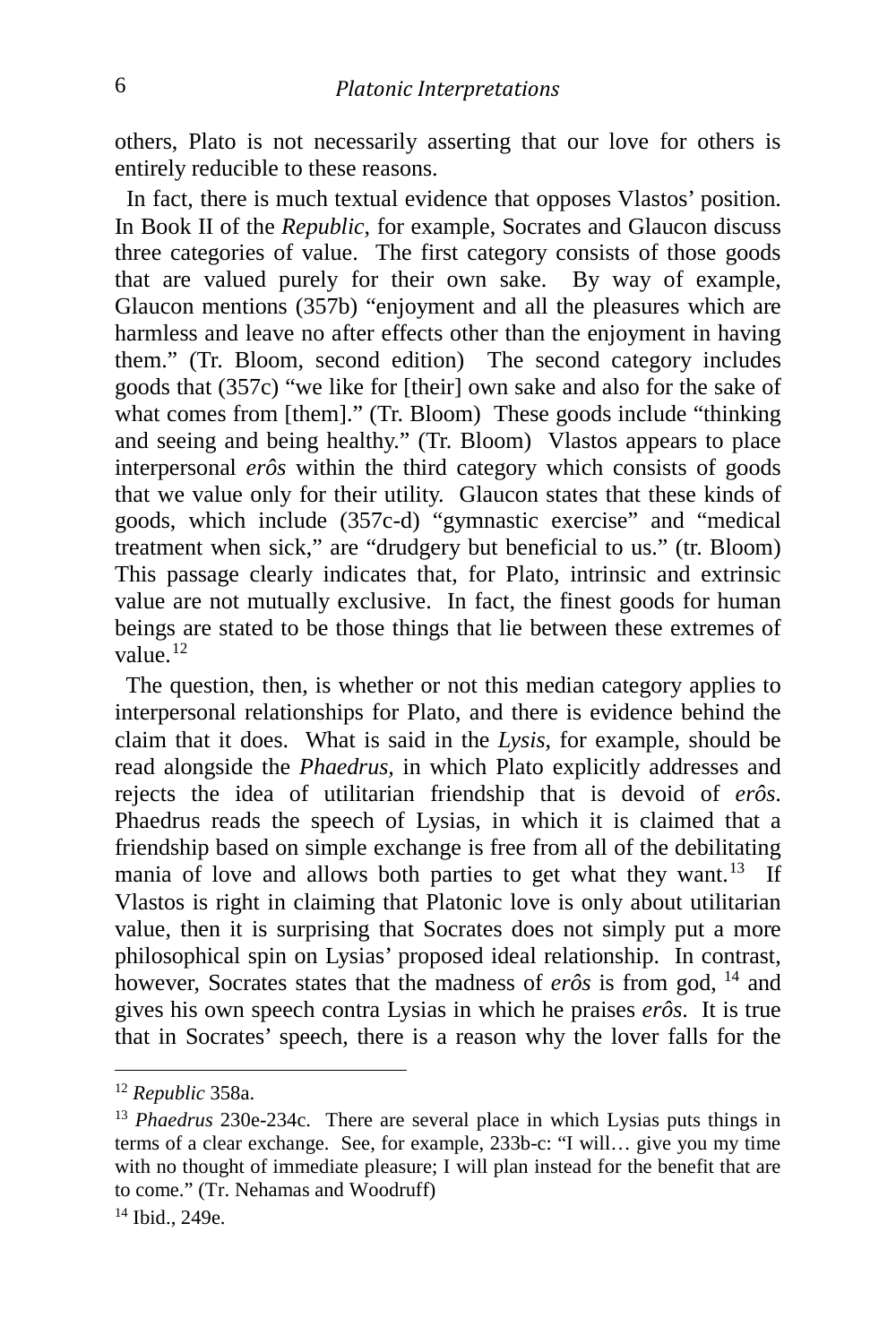beloved, for it is in seeing the beloved that the soul of the lover is reminded of her vision of Beauty and wants to return to seeing it.<sup>[15](#page-7-0)</sup> But the relationship is also characterized by a kind of selflessness, and it takes on an activity that is not centered around the ego of the lover. The Zeus-like soul finds another Zeus-like soul, and is driven to madness by the desire awakened in her to spread her wings and ascend. Not only this, but the lover, in recognizing that the beloved has awakened the possibility for ascension, turns to love the beloved even more, implying that there is both an extrinsic an intrinsic value placed on her: (253a-b) "For all of this they know they have the boy to thank, and so they love him all the more; and if they draw their inspiration from Zeus, then, like the Bacchants, pour it into the soul of the one they love in order to help him take on as much of their own god's qualities as possible." (Tr. Nehamas and Woodruff) There is no reason to turn back to the beloved and "love him all the more" if the love they feel is extrinsic only. They may feel gratitude, but not the need or desire to turn back to the boy and love him more intensely, nor the desire to pour their inspiration into him and help him become more Zeus-like himself. But they do; they turn back to the boy and their love for him intensifies. Rather than leave the boy and pursue Beauty itself, they are compelled by their love *for him* to take him with them and share with him everything that they have. The *Phaedrus*, then, simultaneously demonstrates that there can be reasons for our attraction to people, but that the experience and actions of love itself overflow the comprehension and limitations of reason.

 Moreover, throughout dialogues such as the *Alcibiades I*, the *Phaedrus,* and the *Lysis,* Plato points out that *erôs* is not something individualistic. He continually points out the role that others play in the cultivation of our souls, and he effectively rejects the robust individualism upon which exchange-based relationships are predicated in favor of a model of mutual cultivation in which both parties take on the care of the other. Fundamentally, then, interpersonal *erôs* attains to the second category of value by requiring a blurring of the boundaries between self and other that at least partially collapses the distinction between intrinsic and extrinsic valuation. This theme is demonstrated throughout the *Alcibiades I*, in which Plato explicitly writes of the need to see oneself in another in order to pursue self-knowledge. In

<span id="page-7-0"></span><sup>15</sup> Ibid., 249d.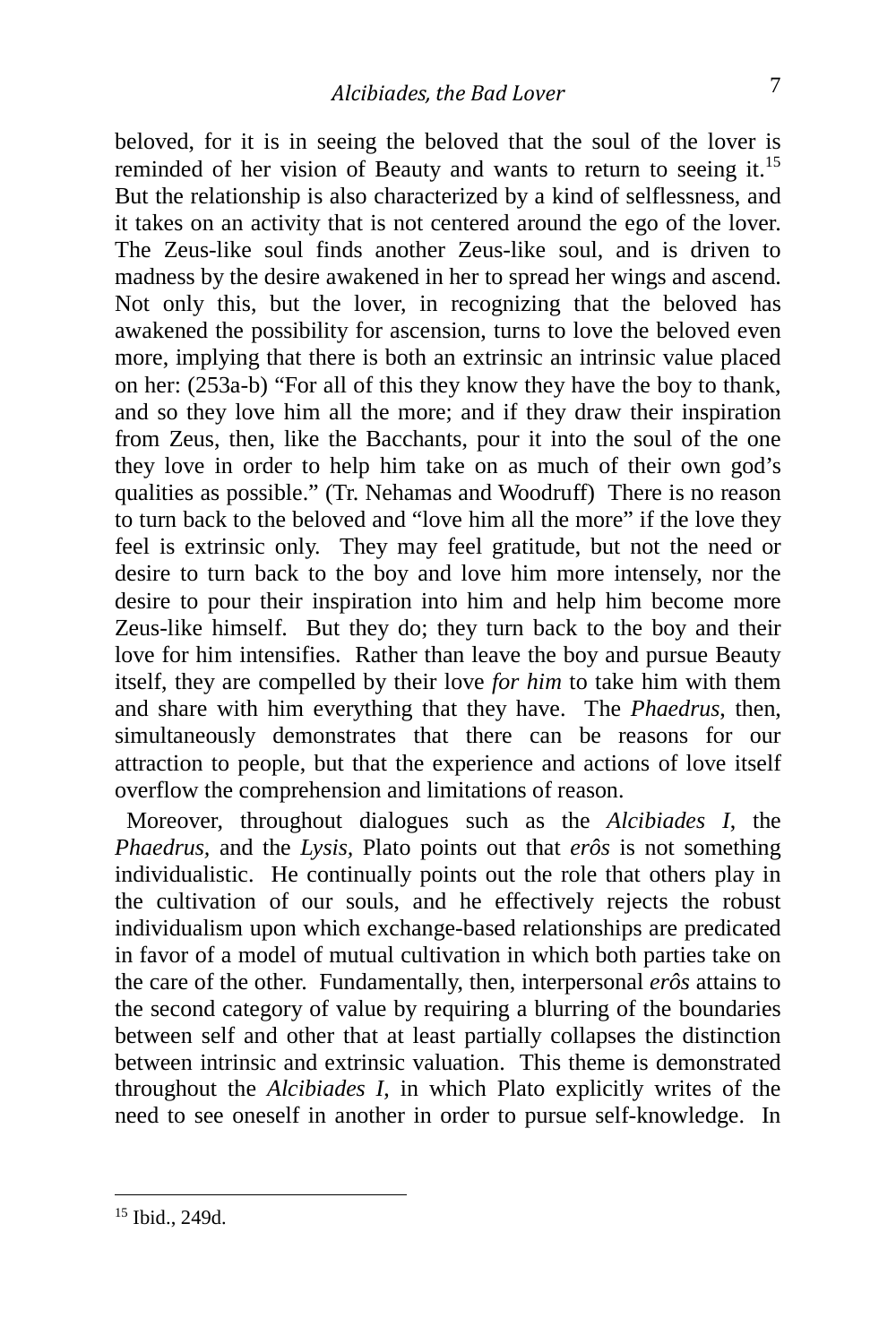reference to the Delphic Oracle's command to "know thyself", Socrates states:

I'll tell you what I suspect that inscription means, and what advice it's giving us. There may not be many examples of it, except the case of sight… If the inscription took our eyes to be men and advised them, "See thyself," how would we understand such advice? Shouldn't the eye be looking at something in which it could see itself?... Then let's think of something that allows us to see both it and ourselves when we look at it… And isn't there something like that in the eye, which we see with?... I'm sure you've noticed that when a man looks into an eye his face appears in it, like in a mirror. We call this the 'pupil', for it's a sort of miniature of the man who's looking… Then an eye will see itself if it observes an eye and looks at the best part of it, the part with which it can see… But it won't see itself if it looks at anything else in a man, or anything else at all, unless it's similar to the eye… So if an eye is to see itself, it must look at an eye, and at that region of it in which the good activity of an eye actually occurs, and this, I presume, is seeing… Then if the soul, Alcibiades, is to know itself, it must look at a soul, and especially at that region in which what makes a soul good, wisdom, occurs, and at anything else which is similar to it. (132d-133b, tr. Hutchinson)

 Hence, Socrates explicitly links the soul's journey to understand itself and commune with the Good to a metaphor of seeing ourselves in the beloved and the beloved in us. It is only in trying to help one another that both can attain to higher human goals. But, if I see myself in the other and also allow her to see herself in me, then we are both in one another and the distinction between self and other is partially dissolved. I allow the other to exist in me, which requires a kind of selflessness as I become a place in which she can be nurtured and learn about herself for her own sake. Furthermore, I must be willing to extend myself into the other and look for what I seek there. This requires not only a willingness to give oneself to another on both sides, but also a receptivity and vulnerability to look beyond the boundaries of our own selves. In both cases I must relax the limits around my own sense of self and to pursue something together with the beloved that is no longer strictly "mine," but is now irrevocably "ours."

 It is true that this mutual giving could be explained in terms of Vlastos' exchange-based, utility-focused understanding of Platonic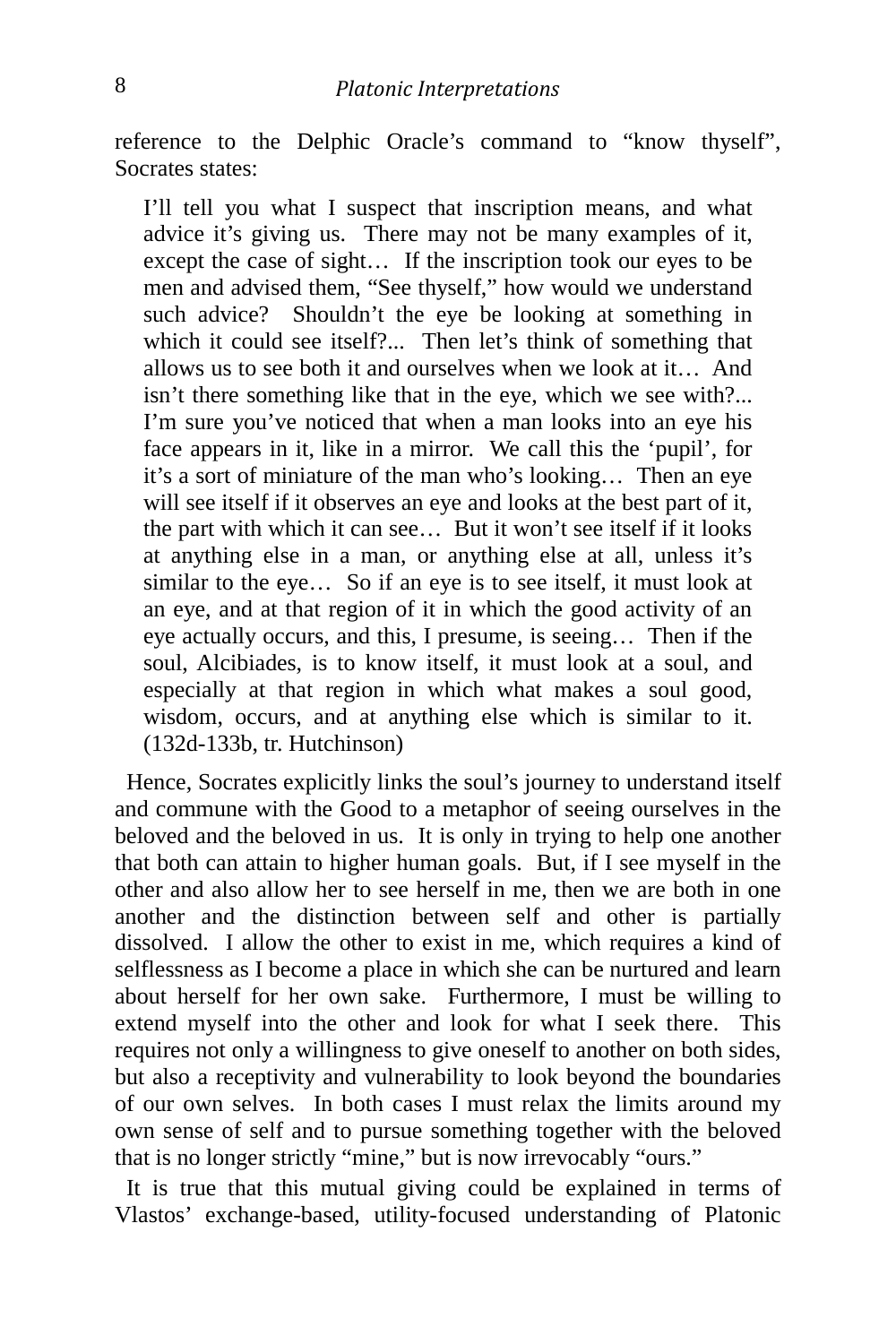love, but there are a few pieces of textual support that call such an explanation into question. First, there is the passage from the *Phaedrus* given above.<sup>[16](#page-9-0)</sup> The lover does not simply use the beloved and then return the favor out of duty, but Plato's language indicates that the lover truly desires that the beloved be cultivated for her own sake. This means that the lover must make herself vulnerable, for she is no longer totally in control of her own good, but, in loving the other, actually reconceives of the good for herself in terms of what is also good for her beloved. Additionally, the cave analogy of the *Republic* illustrates clearly that souls that have ascended can choose to descend again solely for the good of others. Plato therefore does allow for a selflessness to our love of others that is concerned with their good and not our own. The good lover, the wise one, then, would be one who allows herself to be a reflective surface upon which the beloved can see herself and come to better knowledge. Insofar as she desires the beloved, she must willingly make herself open and available as a space in which the other can be cultivated and cared for. In fact, the contrast between the speeches of Lysias and Socrates in the *Phaedrus* indicates that the lover cannot reap the benefits of love without actually caring for and being driven mad with desire by and for her beloved. How, then, could this mirroring not be, at least in part, an instance of vulnerability and selfless giving for Plato?

 Thus, we desire the other because we are the kinds of beings who cannot achieve our goals, cannot come to know ourselves and be ourselves, without seeking to understand ourselves in the eyes of another; but this requires a mutual *giving* of self to the other, as love involves becoming a "mirror" of sorts for the beloved. Any benefit that the relationship confers is only possible in this moment of vulnerability that occurs expressly for the benefit of both the beloved and the lover when they give themselves to one another. One cannot "cheat" love. Unless she is prepared to give herself to the other person, for the other person, there is no erotic relationship to begin with, and therefore no benefits. As A. W. Price points out in reference to the *Symposium*, "my desire for the good to belong always to myself becomes a desire for the good to belong always to [my beloved]. I succeed in living in him to the extent that 'his' future concerns me as intimately as 'mine'. If I view him as a means and not an end, he remains precisely another person, in whom I am not alive."[17](#page-9-1) Price

<span id="page-9-0"></span><sup>16</sup> Ibid., 253a-b.

<span id="page-9-1"></span><sup>17</sup> Price (1981) 31-32.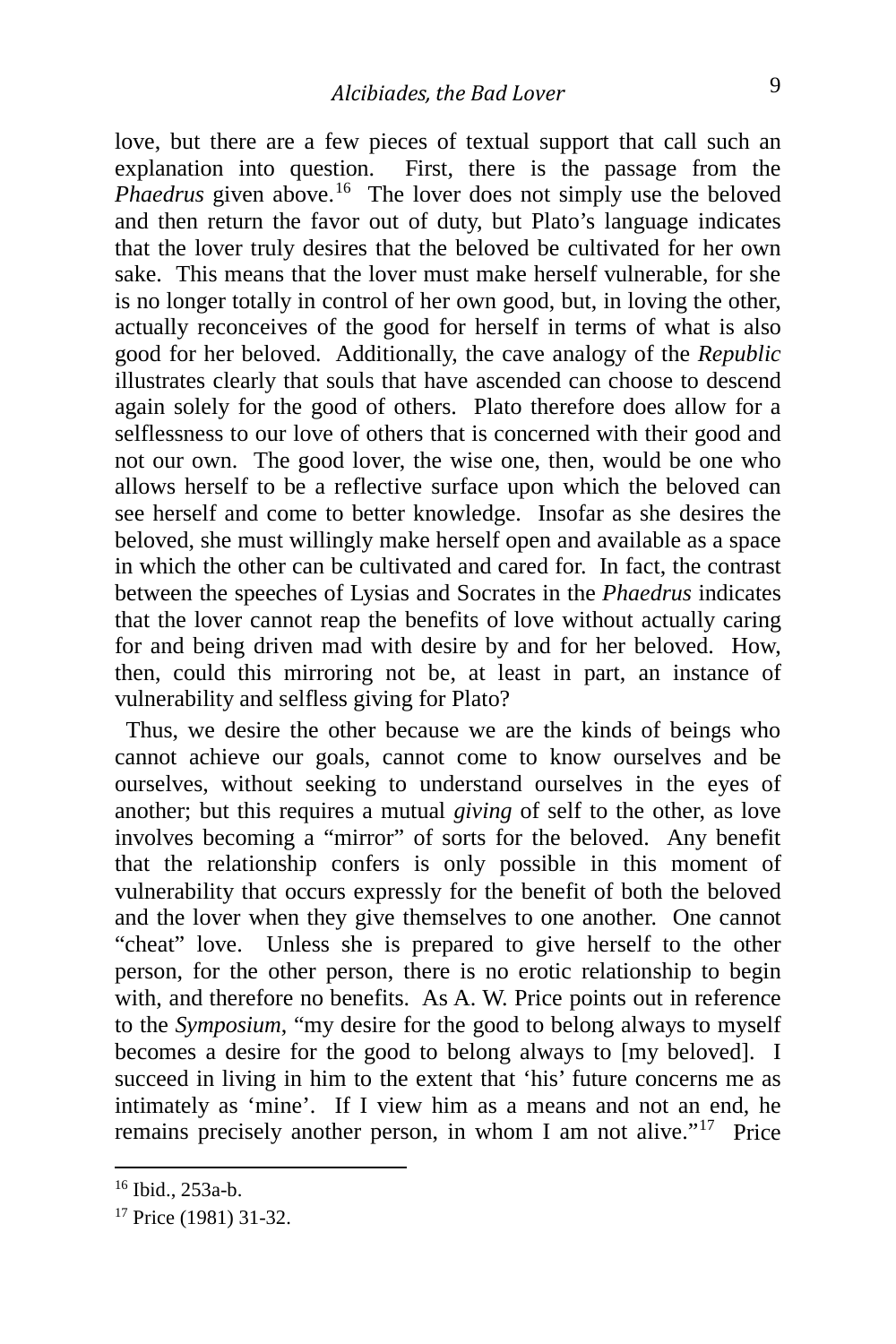uses the word "mine" here, but it is important to understand that this "mine" in an erotic relationship for Plato is always and already wrapped up in an "ours." This is clearly shown in the very dialogue with which Vlastos begins his critique, the *Lysis*. Socrates remarks to Lysis and Menexenus:

If you two are friends with each other, then in some way you naturally belong to each other… And if one person desires another, my boys, or loves him passionately, he would not desire him or love him passionately or as a friend unless he somehow belonged to his beloved either in his soul in some characteristic, habit, or aspect of his soul.<sup>[18](#page-10-0)</sup> (221e-222a, tr. Lombardo)

 This point of belonging to one another indicates that the desire for the Good to become mine involves a desire for the Good to become my lover's, and a desire for the Good to become "ours." Yet, if I am pursuing what is "ours" and not simply "mine", it is impossible for me to value my beloved only for my own "need, or interest, or pleasure" without also valuing her for her own needs, interests, and pleasures.<sup>[19](#page-10-1)</sup> Interpersonal, erotic relationships for Plato, then, cannot be reducible to strict "utility-love", because they do not admit of a strict dichotomy between intrinsic and extrinsic value.

### Particularity and Universality

 However, even if Plato is not advocating "utility-love", there is still Vlastos' claim that Plato's theory of interpersonal love "does not provide for love of whole persons, but only for love of that abstract version of persons which consists of the complex of their best qualities."<sup>20</sup> Writing decades later, Martha Nussbaum expressed Writing decades later, Martha Nussbaum expressed similar concerns relating to Socratic (but, perhaps not Platonic) *erôs*. In reference to Socrates' claim in the *Symposium* to know of nothing but love, she states:

...the claim to have grasped and understood the nature of love is part and parcel of an enterprise that is busy converting loved

<span id="page-10-0"></span><sup>18</sup> "Ὑμεῖς ἄρα εὶ φίλοι ἐστὸν ἀλλήλοις, φύσει πῃ οἰκεῖοί ἐσθ᾽ ὑμῖν αὐτοῖς. Κομιδῆ, ἐφάτην. Καὶ εἰ ἄρα τις ἕτερος ἑτέρου ἐπιθυμεῖ, ἦν δ'ἐγώ, ώ παῖδες, ἢ ἐρᾷ, οὐκ ἄν ποτε ἐπεθύμει οὐδὲ ἤρα οὐδὲ ἐρφίλει, εἰ μὴ οἰκεῖός πῃ τῷ ἐρωμένῳ ἐτύγχανεν ὢν ἢ κατὰ τὴν ψυχὴν ἢ κατά τι τῆς ψυχῆς ἦθος ἢ τρόπους ἢ εἶδος."

<span id="page-10-1"></span><sup>19</sup> Vlastos (1973) 5.

<span id="page-10-2"></span><sup>20</sup> *Ibid.*, 31.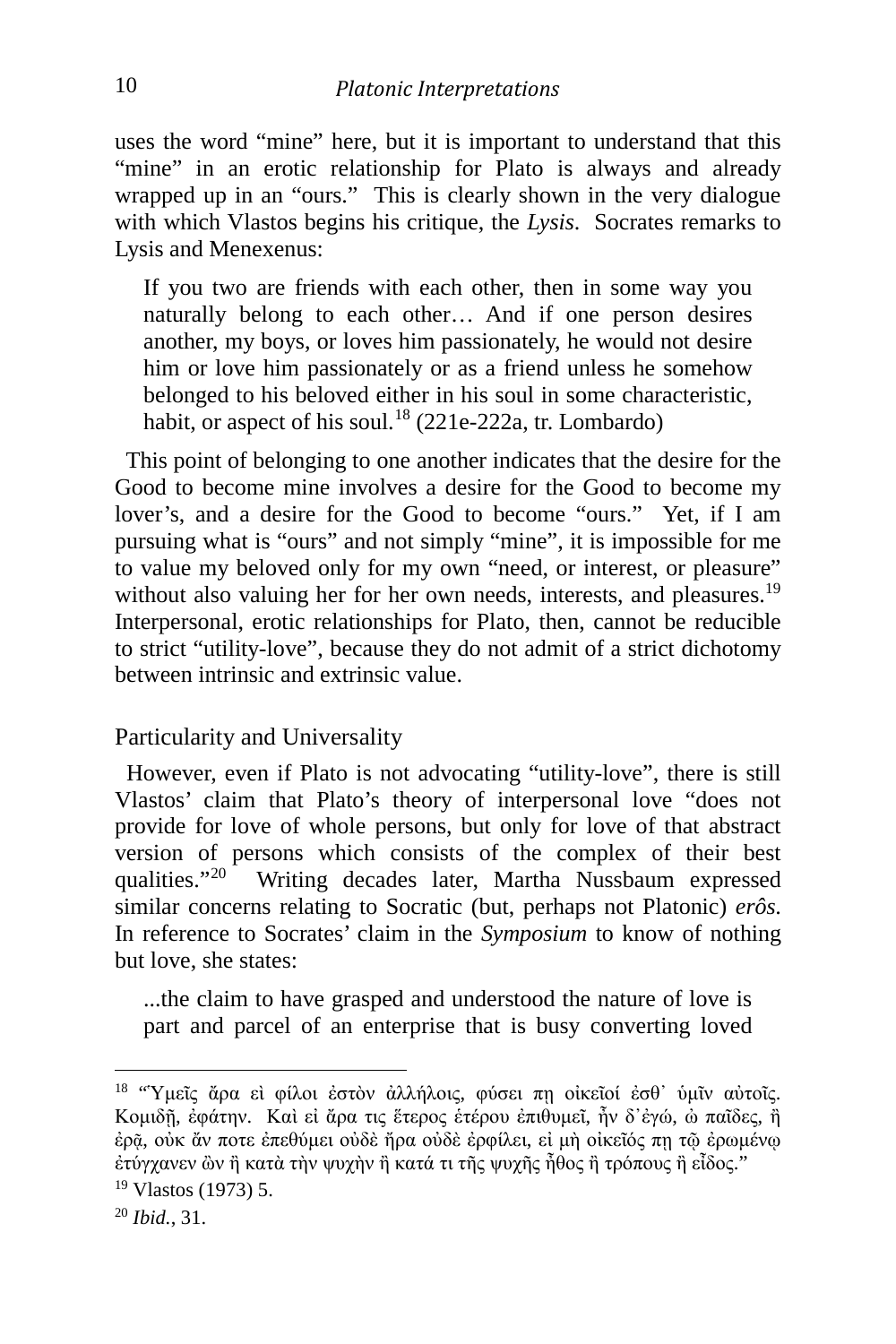persons into instantiations of a universal, and so into proper objects of (scientific) understanding, all in order to *repudiate* and *transcend* the phenomenon of love as ordinary mortals experience it.<sup>[21](#page-11-0)</sup>

 Nussbaum neatly summarizes the consequences of Vlastos' version of Platonic *erôs*: the value of interpersonal love is not merely limited, but is actually *repudiate*d. David Halperin fleshes out similar claims in vivid detail:

But what I desire… whenever I am passionately attracted to an individual human being is, by contrast, some valued quality which he or she manifests – or instantiates – and thereby makes locally accessible to me. What attracts me to a particular individual, in other words, is not in reality something unique to that individual but is rather a combination of qualities or properties that can be abstracted, generalized, and repeated in other human instances. Any person who similarly manifests the constellation of qualities I cherish in my beloved is, therefore, an equally likely candidate for erotic investment on my part, whether I realize it or not; once I have come to understand my own motives a little better, I may even be able to disintoxicate myself from infatuation with specific individuals altogether. $^{22}$  $^{22}$  $^{22}$ 

This account of Platonic love, however, neglects the possibility that individual participation in universals is nonetheless nonrepeatable and is, in virtue of that very nonrepeatability, highly valuable in its very particularity.<sup>[23](#page-11-2)</sup>

 The views put forth by Vlastos, Nussbaum, and Halperin come up short, for they fail to take proper account of the value of particularity in Plato's epistemology and to recognize certain conclusions that may

<span id="page-11-0"></span> $21$  Nussbaum (1990) 316. Emphasis mine.

<span id="page-11-1"></span><sup>&</sup>lt;sup>22</sup> Halperin (1985), 175-176. See also Halperin (1985) 170, where Halperin's comments on the difference between sexual appetite and sexual desire potentially throw doubt onto what he says here about the erotic transcendence of individuals. He states that sexual appetite has to do with lust which can be satisfied by many different bodies, whereas sexual desire has to do with longing for a particular individual. Plato's erotics rely on the latter experience in which we are drawn to an individual. When we are erotically drawn to someone, it is not the case that any body will satisfy our desire for *her* body.

<span id="page-11-2"></span><sup>&</sup>lt;sup>23</sup> My use of the term "nonrepeatable" comes from Nussbaum (1990) 320. Nussbaum states that "unique, nonrepeatable properties are essential to love."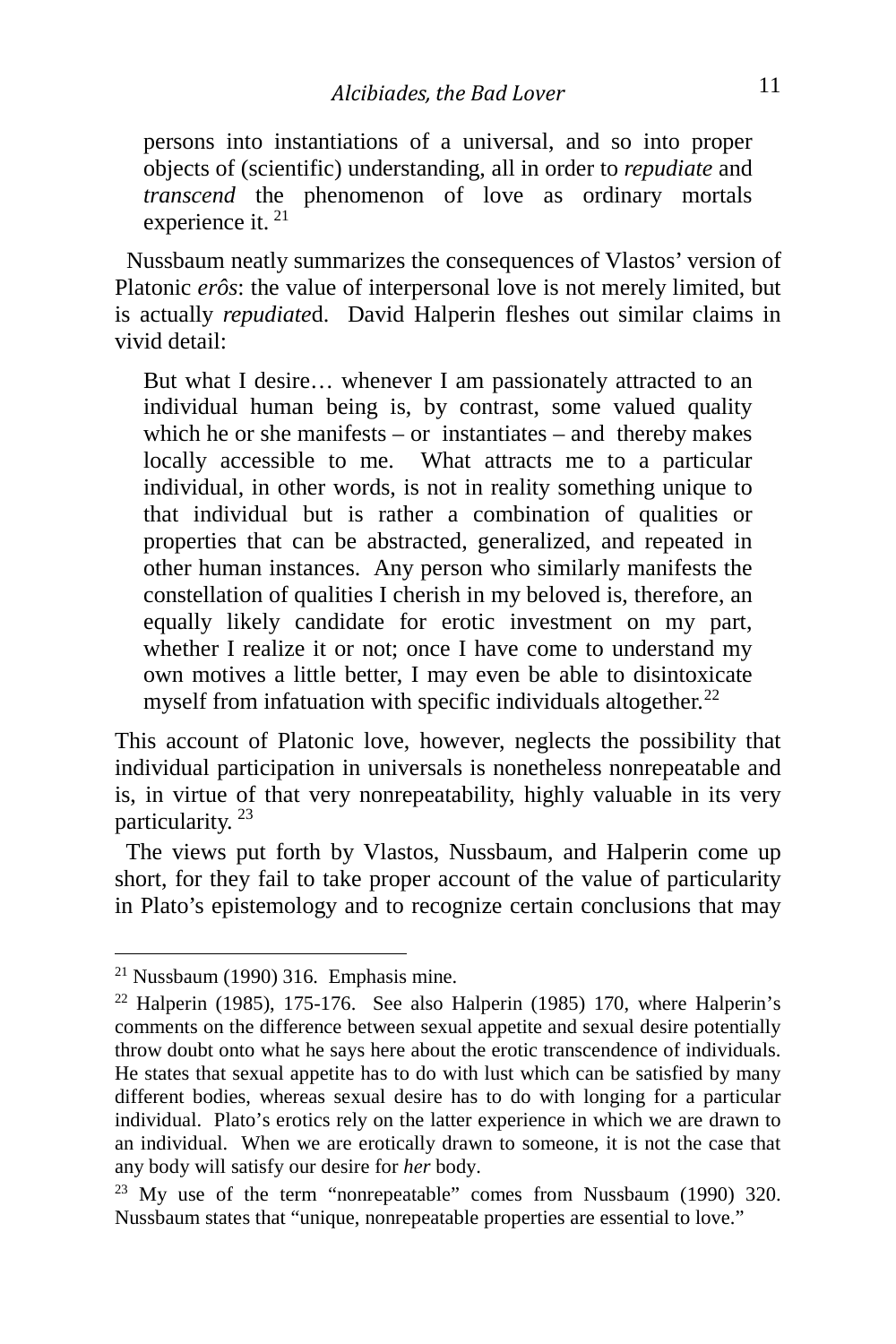be drawn from descriptions of love in dialogues like the *Phaedrus*. As we see in the Divided Line and Cave analogies, while Plato's ontology is top-down from the stable universals of Being, human epistemology is a bottom-up process that requires a continued acquaintance with particulars. But, while this indicates that our desire for particulars teaches us about our ultimate desire for Forms and the Good, there is no reason to assume that our love for these particulars is not also sincere. Moreover, the *Phaedrus* further demonstrates that love is particular, for while the Zeus-like lover falls for a boy with a Zeus-like soul himself, the lover does not fall for just *any* boy at all who seems to display Zeus-likeness. While Plato does not say so explicitly, it is reasonable to submit as a logical conclusion that there is therefore something nonrepeatable about the beloved which is uniquely capable of igniting the desire of the lover. The fact that the lover is driven mad by desire for *this* boy, and persists in and deepens his love for him demonstrates that the particularity of others is fundamental to love for Plato.

 There is also no reason to assume that our desire for the particularity of our lover is something that we come to transcend, for we need to be constantly reinitiated into the ascent toward universals through particulars. This is shown, again, in the *Phaedrus* 246a-248d. Socrates tells of the gods viewing the Forms in their perfection. The human soul has opportunities to catch glimpses of the forms as they are, but only temporarily, for, unlike the gods, the human soul is like a chariot with one bad horse and one good. The beloved helps the human soul to sprout wings by reminding it of the beauty it saw when it was aloft, and therefore, the recognition of beauty in others is the catalyst for the ascent of the chariot of the human soul to the divine realm. However, the chariots of the gods are pulled by good horses, whereas the bad horse of the human soul fights against the ascent via is unruliness, and because of this, to eternally view the divine reality "is the life of the gods" and not the life of the human soul:

Although distracted by the horses, this soul does have a view of Reality, just barely. Another soul rises at one time and falls at another, and because its horses pull it violently in different directions, it sees some real things and misses others." (248a)

This passage indicates that the soul does not remain in a state of enlightenment regarding the divine. Consequently, it is reasonable to assume that one needs to be continually reminded of her erotic compulsion towards Forms and the Good through her desire for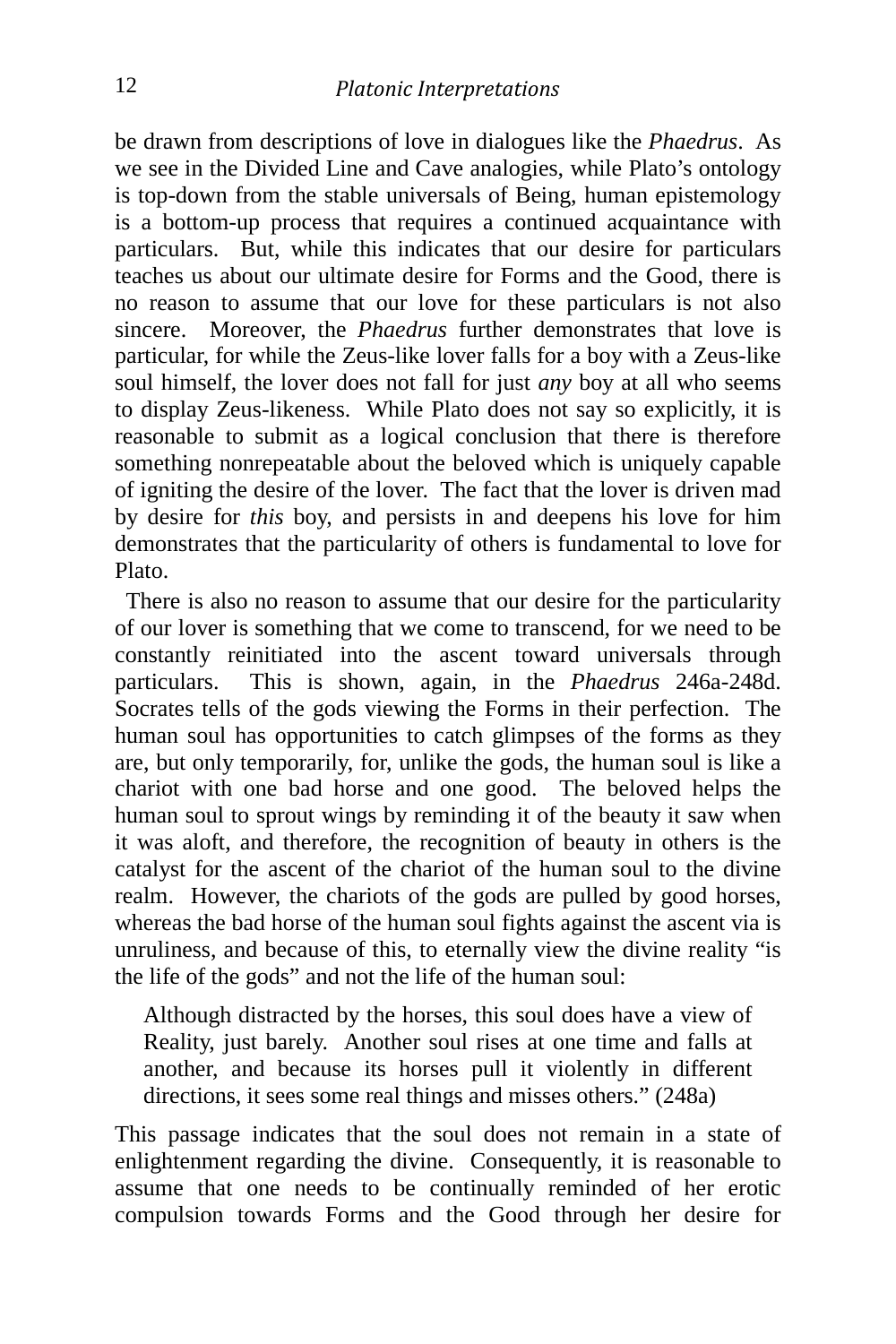particular, nonrepeatable persons. Again, however, this in no way implies that one *only* loves others because of this need, and it is still the case that this ascent comes about through this mutual care of what is deemed "ours."

 How might this work, then, for Plato? While he is not explicit about how the particularity of a beloved might inspire us, I submit that it is reasonable to posit something like the following: it is in seeing justice manifested in a particular way in my beloved, that I come to know and seek the Form of justice at all. This makes my beloved's participation in justice valuable *as* a particular, for it is *her* particular instantiation of justice that inspires me and draws me toward Justice itself in a way that another's way of participating in Justice would not. The particular way in which my beloved instantiates justice, however, is enmeshed in her whole being. The way she speaks, her unique thought patterns, and her facial mannerisms cannot be clearly separated from her participation in justice. And so, my lover's particularity is an absolutely crucial and continual element of my love for her; it is, in many ways, what I love about her. Contra Vlastos, then, we can still love the person as a particular, whole person, for my recognition of the way in which my beloved has qualities that I lack, or that I would like further to cultivate in myself, is not mutually exclusive of my treating her as a valuable particular. In fact, quite to the contrary, it is in having these qualities in her *particular* way that she is loveable as herself and not as someone else. We do not experience our desire for a loved one as reducible to any amalgamation of goods that can be extracted from her manner of existing as a particular. Her laugh, her smile, and the way in which she sips her coffee all become part of why we find her special, compelling, and inspiring.

### Alcibiades, the Bad Lover

 I have chosen to focus this final section on the character of Alcibiades for several reasons. First, since Socrates claimed to be the only true lover of Alcibiades, it should come as no surprise that the *Alcibiades I* contains a wealth of insight into interpersonal *erôs*. [24](#page-13-0) Furthermore,

<span id="page-13-0"></span><sup>24</sup> Though it plays an important role in my paper, the authenticity of *Alcibiades I* has been debated since it was first deemed spurious by Friederich Schleiermacher in 1809. Thereafter, it was regarded by most as inauthentic for more than a century. In recent decades, however, it has become common again to view it as genuinely Platonic, and its legitimacy was notably defended by Julia Annas' work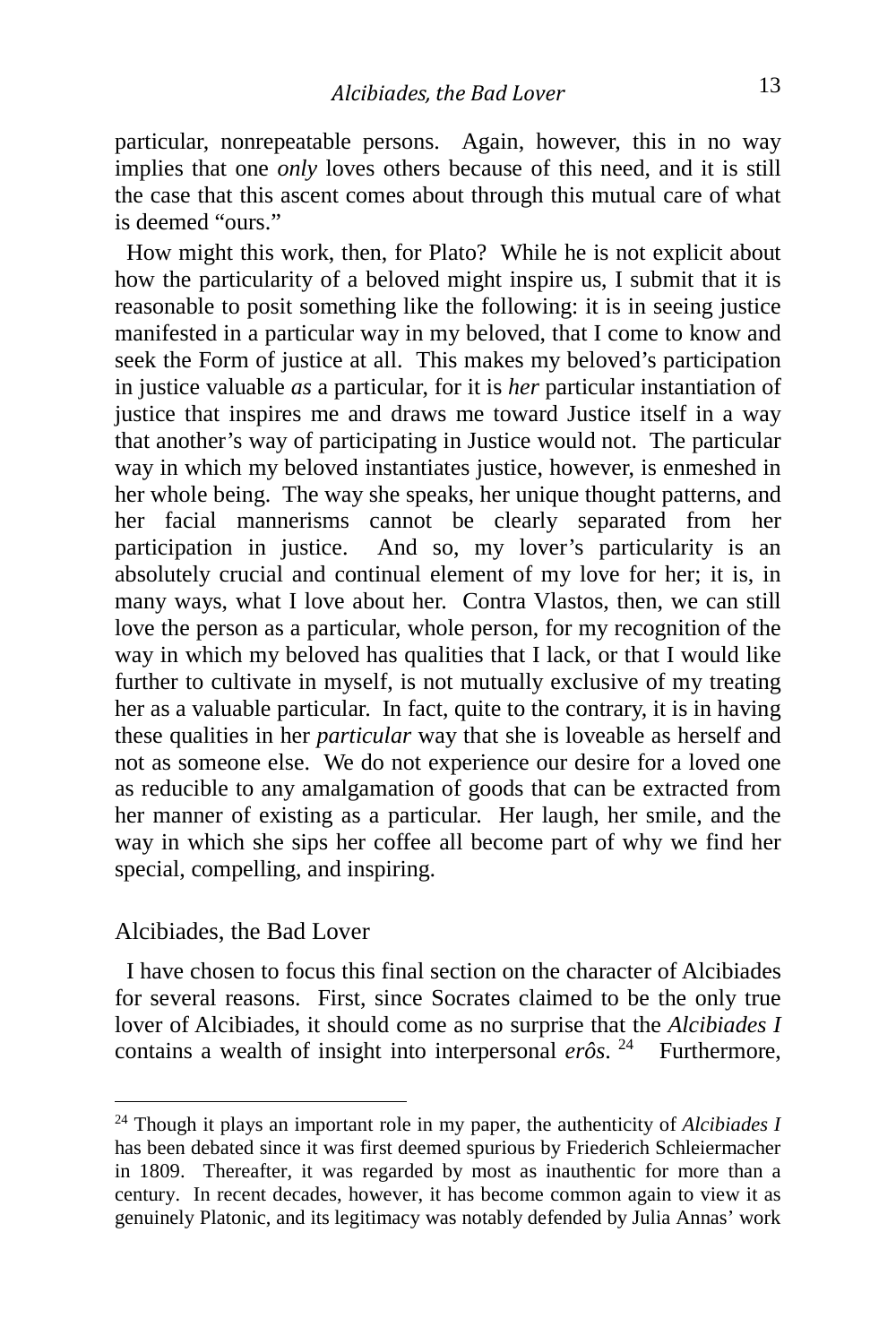there is an important continuity between the character of Alcibiades in the *Alcibiades I* and in the *Symposium* that lends potential insight into the proper course of an erotic relationship, and how it can go wrong. In the *Alcibiades I*, Socrates tries to impart a correct understanding of *erôs* (including, but not limited to, interpersonal *erôs*) to Alcibiades. Despite this, in the *Symposium,* Alcibiades demonstrates a problematic understanding of *erôs* and its role in both philosophy and interpersonal relationships. Finally, I argue that Alcibiades makes the same error that Vlastos makes, in that he places interpersonal relationships within the third category of value: among those things which are valued for their consequences only. In the *Symposium*, we see in Alcibiades the kind of lover that Vlastos thinks Plato is defending. And yet, Alcibiades is ultimately rejected by Socrates, a fact that I argue should throw Vlastos' claims about Platonic *erôs* into considerable doubt.

 In the *Alcibiades I*, often called a "philosophical seduction," Socrates attempts to persuade Alcibiades that he can only achieve his political goals with the help of a true lover, Socrates, who cares for his soul.[25](#page-14-0) The appeal to Alcibiades' political ambition, however, becomes an obvious deception on the part of Socrates. It soon becomes clear that Socrates' meaning of "success" has to do with the benefits that naturally result from the cultivation of wisdom and self-knowledge for their own sakes, rather than for the sake of the instrumentalization of wisdom. This cultivation comes about through erotic, philosophical relationships.[26](#page-14-1) Socrates therefore sees the cultivation of virtue in the *psychê* as inherently bound up with erotic relationships, which is why

and by the stylometrical study of Gerard Ledger. I am in agreement with Jakub Jirsa's (2009) conclusion that the arguments against treating the dialogue as authentic are largely unconvincing, and I have therefore included it in my discussion and treated it as authoritatively Platonic. On the debate surrounding the authenticity of the *Alcibiades I*, which plays a central role in section IV of my paper, see Jirsa (2009) 225-244; Annas (1985); Smith (2004) 93-108; and Ledger, (1989).

<span id="page-14-0"></span><sup>25</sup> *Alcibiades I*, 105d, 131e.

<span id="page-14-1"></span><sup>26</sup> My interpretation of the *Alcibiades I* as involving an inverted concept of power (*dunamis*) is indebted to many lectures and personal conversations with Dr. Danielle Layne, who argues that Socrates is intentionally using Alcibiades' own language of power but in ways that actually confront and dismantle Alcibiades' understanding of the term as involving domination. What Socrates means by power and success is not what Alcibiades means by power and success, and Socrates exploits this gap between their use of terms to demonstrate to Alcibiades that he fundamentally does not understand the nature of the ideas to which he makes recourse.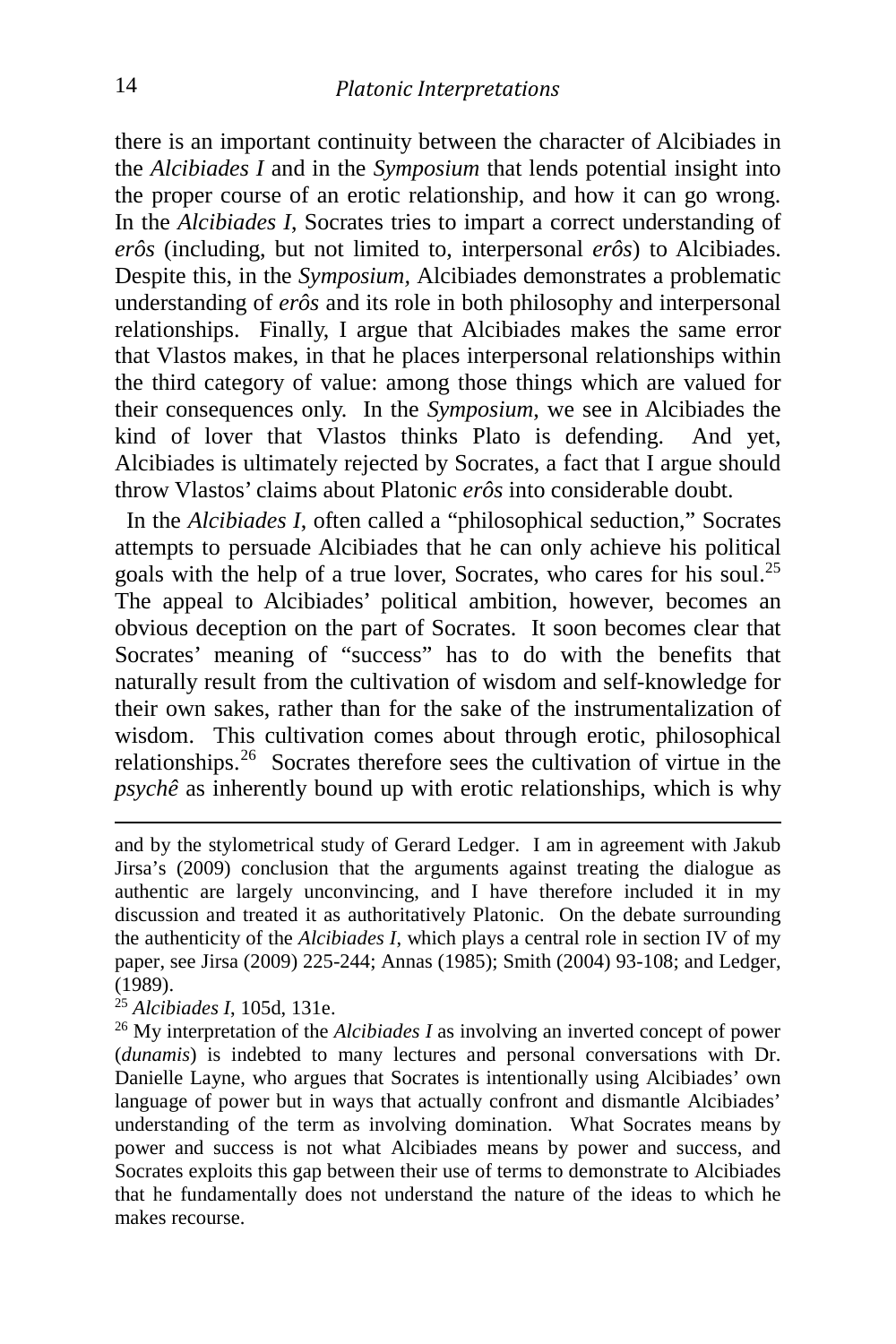he proposes that he is needed by Alcibiades, for Alcibiades needs another in whom his own soul can be seen. Thus, Socrates puts forth a philosophy in which erotic relationships are inherently valuable because they are identified as this very process of psychic-cultivation itself. Alcibiades, however, does not value psychic-cultivation as an end in itself, and only seems to value what will make him successful, i.e., what will aid him in increasing his political prowess. Thus, by extension, Alcibiades must view erotic relationships through the same lens of utility according to which persons and their use-value are separable. He therefore sees not only erotic relationships, but even wisdom itself, through the lens of utility. Throughout the dialogue, Socrates attempts to teach Alcibiades that his first priority must be the cultivation of his own soul, which includes learning how to be a lover. However, in my analysis of the *Symposium*, I assert that Alcibiades has not committed himself to this teaching.

 On the one hand, both utility-love and intrinsic-value-love can be seen in the *Alcibiades I*. Alcibiades demonstrates the view that Vlastos ascribes to Plato, in which one desires another because they are simply drawn to the possibility of benefit or utility. Hence, Socrates attempts to seduce Alcibiades by pointing to the usefulness of such a relationship for Alcibiades' ambitions. Socrates' appeal appears to be based upon the assumption that Alcibiades is motivated by "utilitylove." On the other hand, Socrates' own motivation appears rather selfless. He claims to be the true lover of Alcibiades' soul, and this is exemplified in his ardent desire to help Alcibiades succeed by ridding him of his double ignorance and setting him on a path toward knowledge of the Good. Socrates thereby demonstrates a view of erotic relationships that sees the desired one as possessing intrinsic value, and he clearly views the role of the lover as demanding the care of the beloved. Thus, at least on the side of Socrates, we see an understanding of love that is oriented towards caring for the other in her particularity, for her good, and as an end in herself.

 The key to unlocking the disparity between the appearance of both utility-love and intrinsic-value-love in this dialogue is to understand that Socrates is proposing himself as a lover and Alcibiades is responding as a beloved. In the context of ancient Athenian homoeroticism, such a relationship would be characterized by an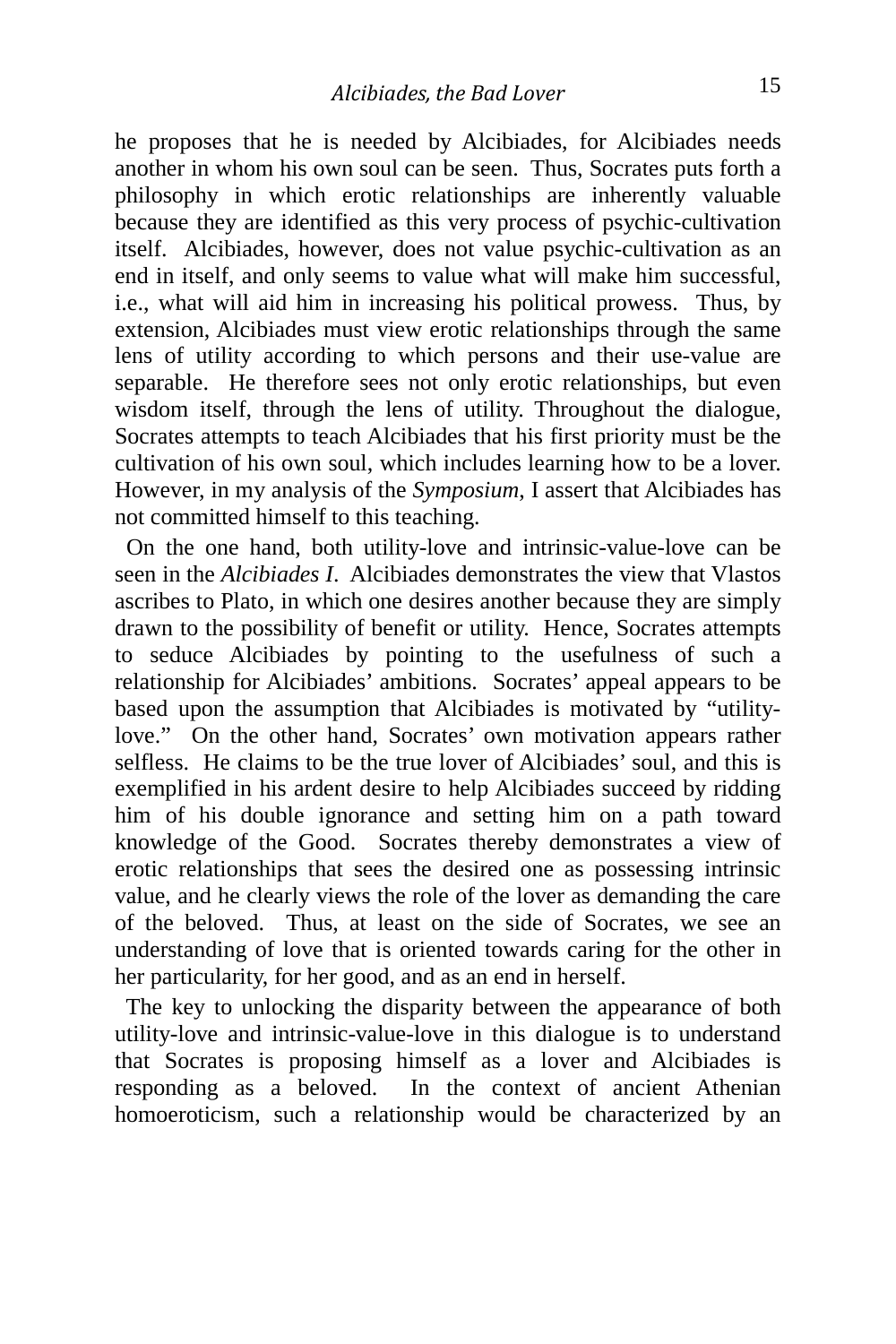imbalance of power and mentality of exchange.<sup>27</sup> Thus, this early stage of their relationship is not characterized by the kind of mutuality that blurs "self" and "other." However, by the end of the *Alcibiades I*, it becomes clear that Socrates wants to instantiate a relationship of mutuality, and not exchange. Socrates hopes to have opened up within Alcibiades the ability to love. He states: (135e) "Then my love for you, my excellent friend, will be just like a stork: after hatching a winged love in you, it will be cared for by it in return." (tr. Hutchinson) It therefore appears to be the case that, while on the surface Socrates proposes the traditional relationship between a lover and a beloved, he is actually hoping that the initiation of a genuinely erotic motivation in Alcibiades will break down the power dynamic in such a relationship. Plato therefore appears to be presenting the reader with an understanding of *erôs* that challenges the traditional Greek distinction between *erastes* and *eromenos*. Halperin further highlights this erotic mutuality when he notes that:

…the Platonic approach all but erases the distinction between lover and beloved, between the active and the passive partner – or, to put it better, the genius of Plato's analysis is that it eliminates passivity altogether: according to Socrates, both members of the relationship become active, desiring lovers; neither remains solely a passive object of desire.<sup>[28](#page-16-1)</sup>

<span id="page-16-0"></span><sup>27</sup> See Sheffield (2012) 122-123: "the tradition of pederastic e*rôs*… did not traditionally include the love of other persons for their own sake, but rather an exchange of benefit for both parties – pederasteia for philosophia." See also Dover (1978) 84: "we notice that… homosexual relationships in Greek society are regarded as the product not of the reciprocated sentiment of equals but of the pursuit of those of lower status by those of higher status. The virtues admired in an eromenos are the virtues which the ruling element in a society (in the case of Greek society, adult male citizens) approves in the ruled (women and children)." Also, Dover (1978) 85: "One could be erastes and eromenos at the same stage of one's life, but not both in relation to the same person." Thus, homosexual relationships in ancient Athens traditionally had a subordinate/passive and dominant/active partner. But, while Plato does not seem troubled by the concept of asymmetry itself in a relationship (say, in terms of levels of knowledge, age, or even social standing), the traditional power dynamic presented by the norms of his time required one partner to play the passive/submissive role, whereas Plato envisions both partners as active participants in the cultivation of what is mutually held between them.

<span id="page-16-1"></span><sup>28</sup> Halperin (1986) 68. Admittedly, Halperin's position in this 1986 piece appears to differ slightly from his position in the 1985 piece I have quoted previously.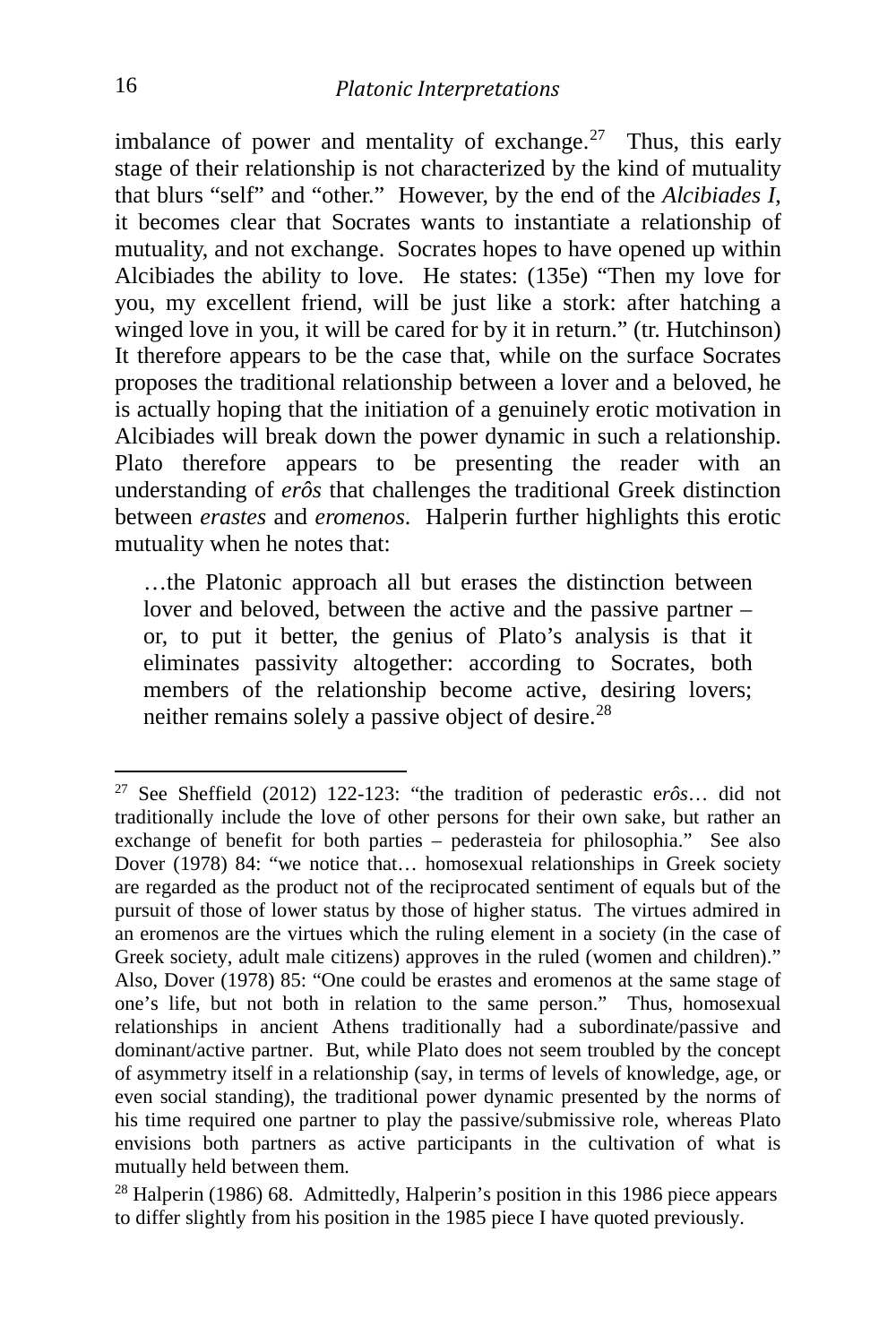Thus, part of Socrates' goal in loving Alcibiades is to help Alcibiades become capable of loving others himself. In this way, being a lover is not defined simply by having a lack that another can address, which would be utility-love only, but it is actually defined by a mutual willingness to address the areas of lack in one another through a shared cultivation of what both parties come to call "ours."

 However, the *Alcibiades I* makes it clear that interpersonal *erôs* is not something Alcibiades is yet capable of. It will only be in caring for his soul that he can become himself the "mirror" for the *psychê* of another. Since the *Alcibiades I* concludes with Alcibiades agreeing to be taken on as Socrates' pupil and beloved, $29$  one would expect his appearance in the *Symposium* to reveal a mature Alcibiades who is ready to be a lover. After all, the *Symposium* takes place about twenty years later, and Alcibiades has had the benefit of Socrates' company. And yet, when a drunk Alcibiades shows up to the party, it becomes quite clear that he has failed to understand interpersonal and, by extension, philosophical *erôs* in some fundamental ways. Alcibiades tells us of the time when he decided that Socrates was truly the one to grant him the wisdom he needed, and details his proposition to Socrates as follows:

"I think," I said, "you're the only worthy lover I have ever had—and yet, look how shy you are with me! Well, here's how I look at it. It would be really stupid not to give you anything you want: you can have me, my belongings, anything my friends might have. Nothing is more important to me than becoming the best man I can be, and no one can help me more than you to reach that aim. With a man like you, in fact, I'd be much more ashamed of what wise people would say if I did not take you as my lover, than I would of what all the others, in their foolishness, would say if I did." (218c-d, tr. Nehamas and Woodruff)

 For all of Alcibiades' prior talk of being the passionate, jilted lover, this proposal is not particularly passionate or romantic. It is much more like a business proposition than a confession of desire for Socrates himself. His language is practical. He says that not to grant Socrates sexual favors would be "folly," and the end of this proposition for Alcibiades is "the attainment of the highest possible excellence." Alcibiades appears to be motivated to make this proposal because of

<span id="page-17-0"></span><sup>29</sup> *Alcibiades I*, 135D-E.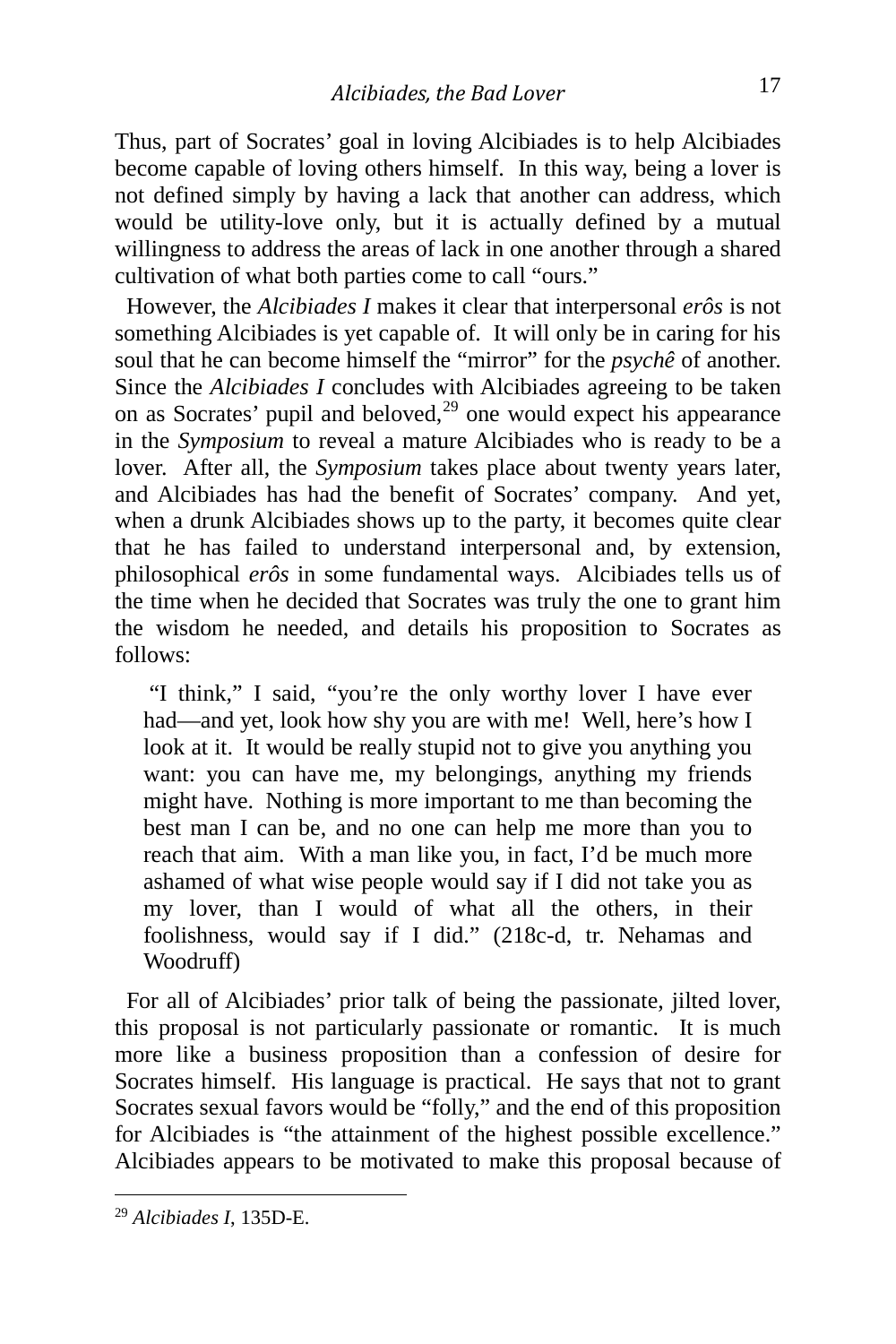the usefulness of Socrates' knowledge and wisdom. Socrates is only desired insofar as he serves the ultimate end of Alcibiades' ambition, and not as an end in himself, for Alcibiades views the desire for good qualities and the desire for the person who has them to be separable. In his comparison of Socrates to a statue of Silenus, he indicates that getting to know Socrates is like cracking the statue open to discover the divinities within. While this comparison appears to be a proclamation of erotic desire for Socrates, it is, upon further thought, a way of abstracting Socrates' good qualities from the particularity of Socrates as an individual. $30\,$  $30\,$  He does not want Socrates, the whole person, but rather he wants the good qualities inside of him that he sees as beneficial. He is therefore willing to initiate a *transaction* with Socrates in order to obtain these abstract qualities.

 However, granted Vlastos' analysis of love as something we have for "useful" partners for the sake of achieving higher goals, the only problem with Alcibiades' proposition is that he mistakenly proposes a sexual relationship. There is, however, no strong indication that sex is what Alcibiades wants, only that he thinks it is what Socrates wants, and Socrates does not reject Alcibiades for wanting sex, rather, Socrates rejects Alcibiades on the basis of the latter's belief that the good that Socrates has to offer is something that can be conferred via an exchange. Socrates states:

Dear Alcibiades, if you are right in what you say about me, you are already more accomplished than you think. If I really have in me the power to make you a better man, then you can see in me a beauty that is really beyond description and makes your own remarkable good looks pale in comparison. But, then, is this a fair exchange that you propose? You seem to me to want more than your proper share: you offer me the merest appearance of beauty, and in return you want the thing itself, 'gold in exchange for bronze.' (218e-219a, tr. Nehamas and Woodruff)

Here, Socrates immediately recognizes the lack of interpersonal *erôs* in Alcibiades' proposal, and he puts the proposition in terms of an exchange of goods and services. Socrates, however, reminds Alcibiades that such a trade can only be predicated on an *equal* exchange. You cannot buy gold with bronze. If what Alcibiades wants

<span id="page-18-0"></span><sup>30</sup> *Symposium*, 215b.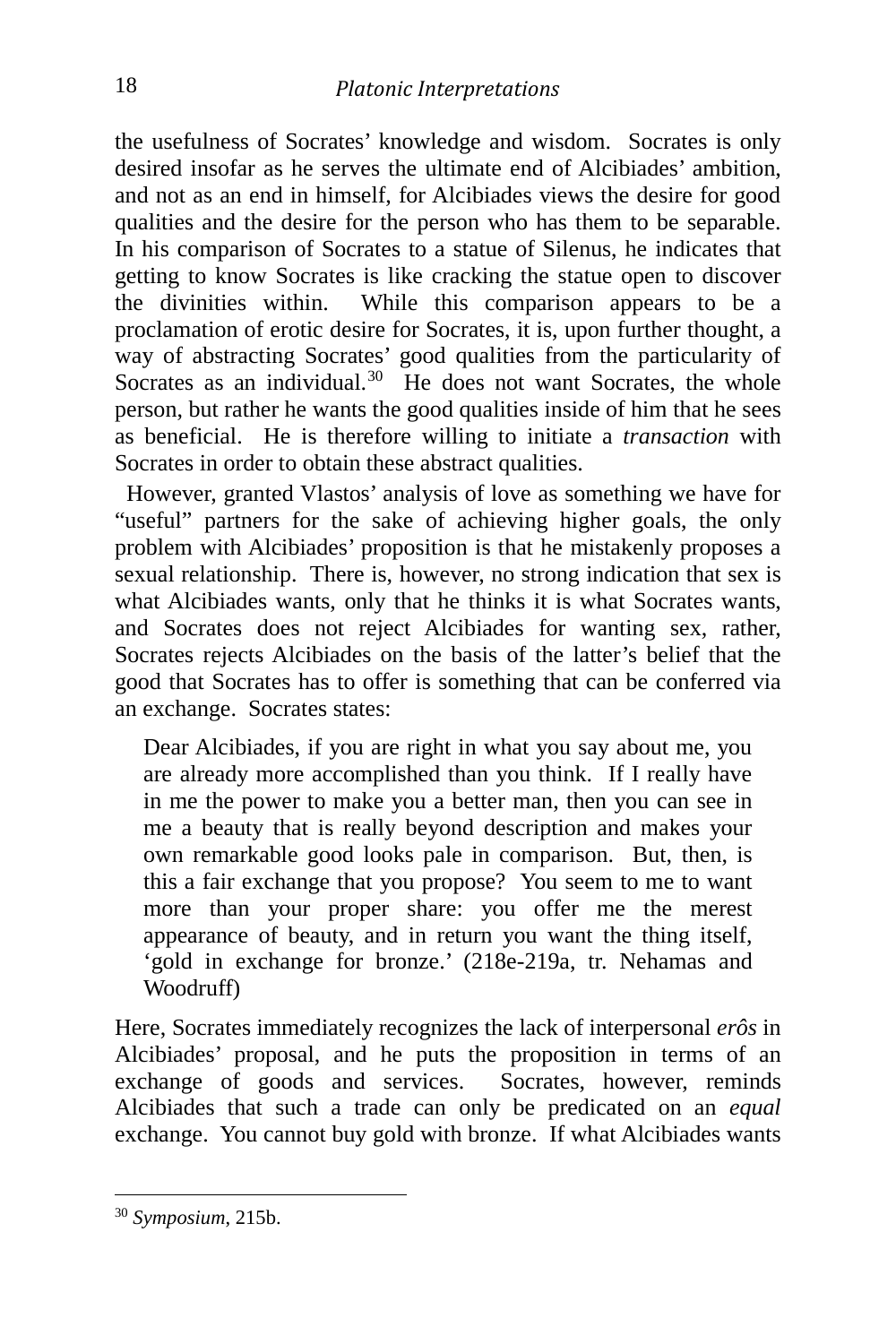is knowledge and practical wisdom, but only has physical beauty to exchange, then he is not in a good position to negotiate.

 So far, it appears that Socrates only rejects Alcibiades on the basis of the unfairness of the proposed deal. If this were true, however, then erotic relationships for Plato could only occur between individuals who had equal amounts of wisdom to bring to the table. But such a dynamic is clearly not the case in most of Plato's depictions of Socrates' relationships. It is here that one must remember the statement from the *Republic, Phaedrus*, and the *Lysis* that friends have all things in common.[31](#page-19-0) Accordingly, had Alcibiades confessed *erôs* for Socrates based on a hope to cultivate the souls of each man through the other, if he had expressed a desire to cultivate mutually what is *theirs*, Socrates may have responded differently; but Alcibiades presents himself as a *buyer*, not a lover, and this is the case regardless of the currency he offers. Alcibiades is therefore rejected as a buyer with insufficient funds, rather than as a lover from whom funds are not necessary because what is gained belongs to both parties together. Sheffield notes the differing attitudes between Alcibiades and Socrates: "Alcibiades attempts to gain Socrates' wisdom, and offers his body in exchange. But Socrates refuses to enter into this kind of exchange, and advocates a relationship of joint inquiry into how to become a good man… Socrates does not reject him as such, but advocates a relationship grounded in a shared aspiration for wisdom."[32](#page-19-1) Socrates wants Alcibiades to understand what it means to be a lover of both other people and of wisdom, and that the two must come *together* and involve a giving of oneself; neither can be reduced to mere utility. It is a message that Alcibiades spent twenty years failing to learn.

#### Conclusion

 Vlastos' classic essay brilliantly highlights a genuine tension in Plato's erotic dialogues between particularity and what transcends it, between our desire for individuals and our desire for the Forms and, ultimately, the Good. Vlastos pointedly expresses the conviction felt by many a student that Socrates has not been totally honest and has an ulterior motive in drawing our attention to interpersonal desire and friendship. A trick has been played, and one need only keep reading to

<span id="page-19-0"></span><sup>31</sup> *Republic*, 424a; *Phaedrus* 279c; and *Lysis*, 207c. Socrates is repeating an apparently familiar proverb in all locations.

<span id="page-19-1"></span><sup>32</sup> Sheffield (2012) 132.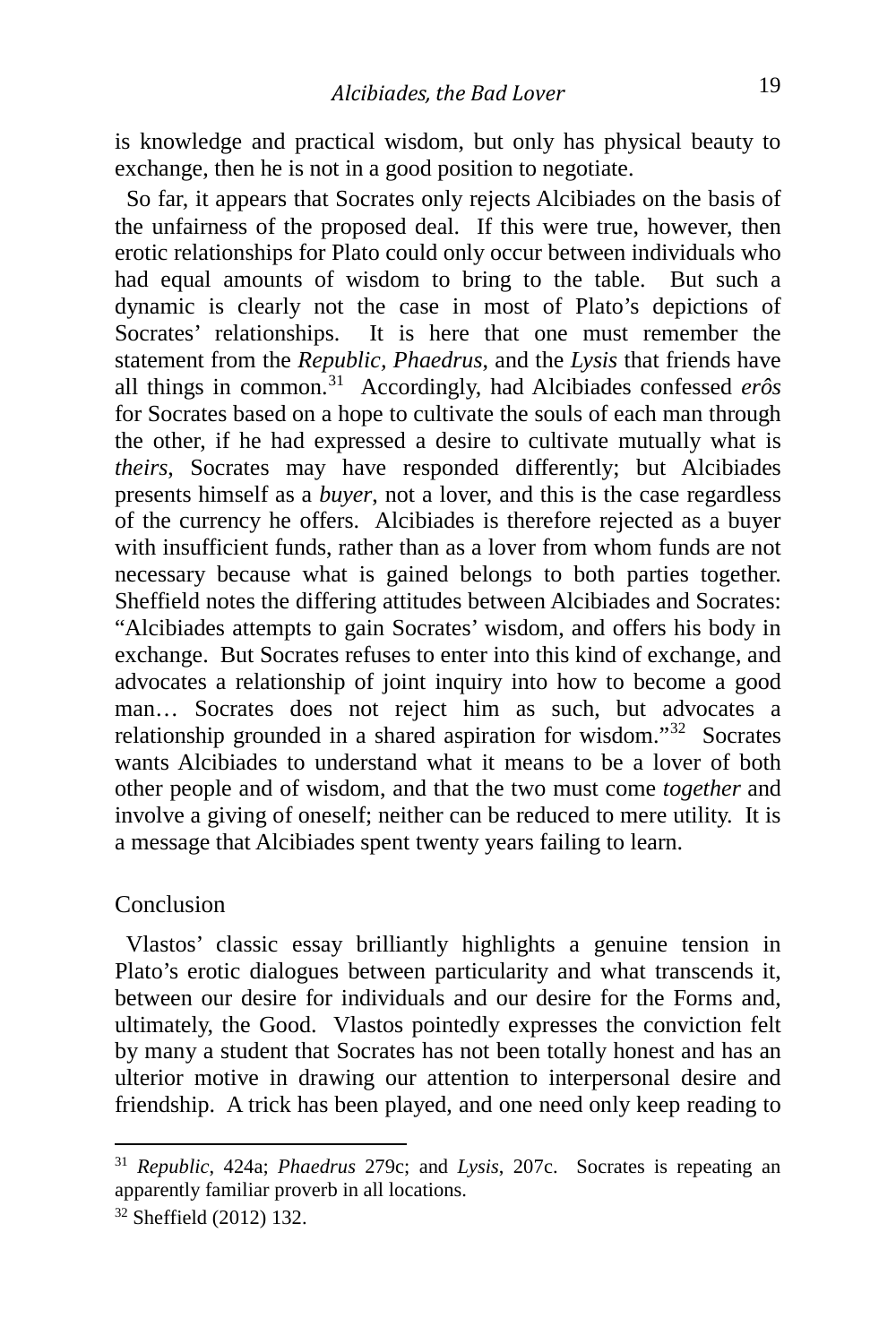discover that what appears to be a discussion of human passion for a beloved is revealed as a call to transcend the sensible world entirely. Or is it? It is certainly a call to transcend the contemplation of *only* the sensible world, but this is not the same as a call to *utterly* transcend such a world and leave it eternally behind. Humans desire is to know and commune with the Good, and this requires an understanding of not only higher realities, but also their products in the lower world. It requires one to not merely climb the ladder, but to contemplate the relationships between the rungs, understanding how the whole holds together as she grasps an ever more complete view of reality, a view that *maintains* the integrity of each level and holds it all together as one. Thus, in recognizing the beauty of her beloved, she goes on to recognize the beauty of everyone, and Beauty itself. Nevertheless, she does not cease to see the beauty of her beloved, she only comes to see it and appreciate it more fully in relation to Beauty itself. Thus, Vlastos' misstep is this: he assumes that in ultimately desiring the Good, we negate any sincere desire for its products. But, on the contrary, in loving the Good, one loves its products all the better. To put it another way, borrowing from the language of the *Republic*, the flower teaches one about the sun and directs her to love it, but in loving the sun, she must return to loving its child, the flower, for we cannot love something if we don't also love what it engenders simply in virtue of being itself. This back and forth removes the black and white quality that Vlastos' analysis gives to Plato's erotics, and allows one to embrace multiple levels of desire at once, removing the need to neatly define the love of persons as completely extrinsic or intrinsic.

 It is worth recalling that the *Symposium* does not end with Diotima's speech of the grand ascent from particular individuals to universals, but rather with Alcibiades. Can we erase the importance of his appearance here? I think, in fact, we cannot overstate it. With Diotima's speech we have ascended to the universal, but with Alcibiades' speech Plato reminds us that we descend again into the realm of the particular. The theme of ascent and descent is prevalent in several dialogues, as one sees it in the *Phaedru*s, the *Republic*, and here, again, in the *Symposium*. We always descend back into the particular to love particulars again, and we love individuals all the more when we realize our love of them finds its cause in our love for the Good. Because of this, we cannot bear to leave them in darkness. We help them grow wings and ascend with us once more. This is why Socrates and Plato continued to teach, as Sheffield reminds the reader: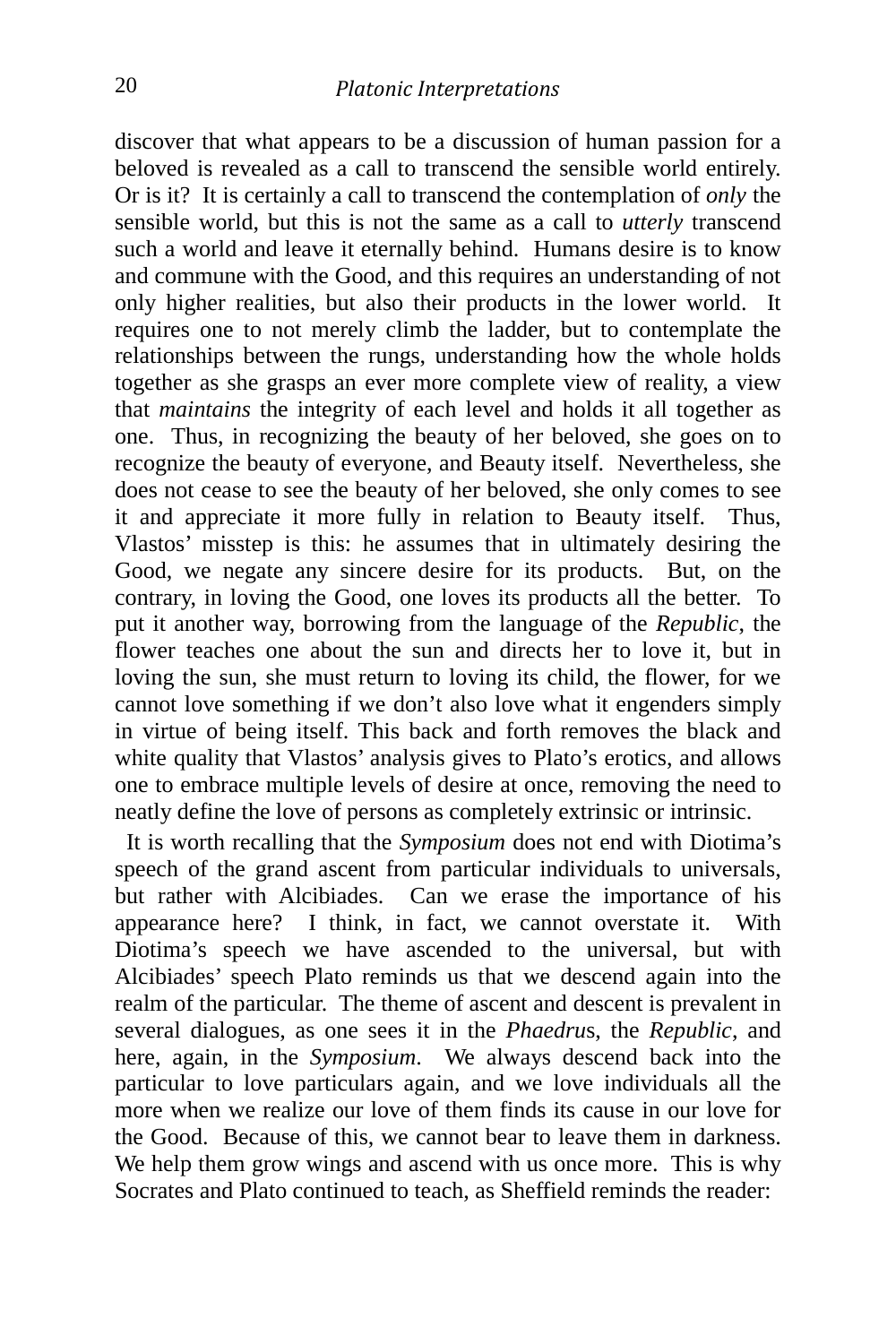That Socrates, the seeker after wisdom par excellence, does engage in interpersonal relationships is clear from his interactions with Apollodorus, Aristodemus and Alcibiades, and that the person who has attained wisdom *continues to engage in interpersonal relationships* is strongly suggested by the activity of the guide who leads the ascent.<sup>33</sup>

Socrates and Plato did not sit in a cave by themselves and meditate on the Good. They taught passionately, had friends and families, and they loved.

 Hence, while the pinnacle of the ascent is the crucial climax of human desire, the descent is also crucial, for it continues to remind us that we are not solipsistic in our endeavors, and that, as social beings, our erotic, epistemological journey is never to be one we take alone. The descent also shows that, as humans, it is not our embodied destiny to be always viewing the Forms in their total perfection, but rather to be the kinds of beings who are continually caught up in this tension between both realms, as having a nature that somehow belongs to both. For Plato, it seems, nothing highlights and mediates this tension better than interpersonal, erotic relationships. And so, after Diotima's speech has spurred us on to glimpse the lofty beauty of the Forms and the Good, Alcibiades' speech brings us crashing back down to the messiness of particulars; in being a cautionary tale, he reminds us that, in searching for one, we cannot neglect the other, for they are inextricably intertwined.

### Bibliography of Primary Sources

- Bloom, Allan. *The Republic of Plato*. Second edition. New York, NY: Basic Books, 1991.
- Plato. *Alcibiades I*. Translated by D. S. Hutchinson. In *Plato: Complete Works*, edited by John M. Cooper, 557-595. Indianapolis, IN: Hackett Publishing Company, 1997.
- -------- *Lysis*. Translated by Stanley Lombardo. In *Plato: Complete Works,* edited by John M. Cooper, 687-707. Indianapolis, IN: Hackett Publishing Company, 1997.

<span id="page-21-0"></span><sup>33</sup> Sheffield (2012) 136. Emphasis mine.